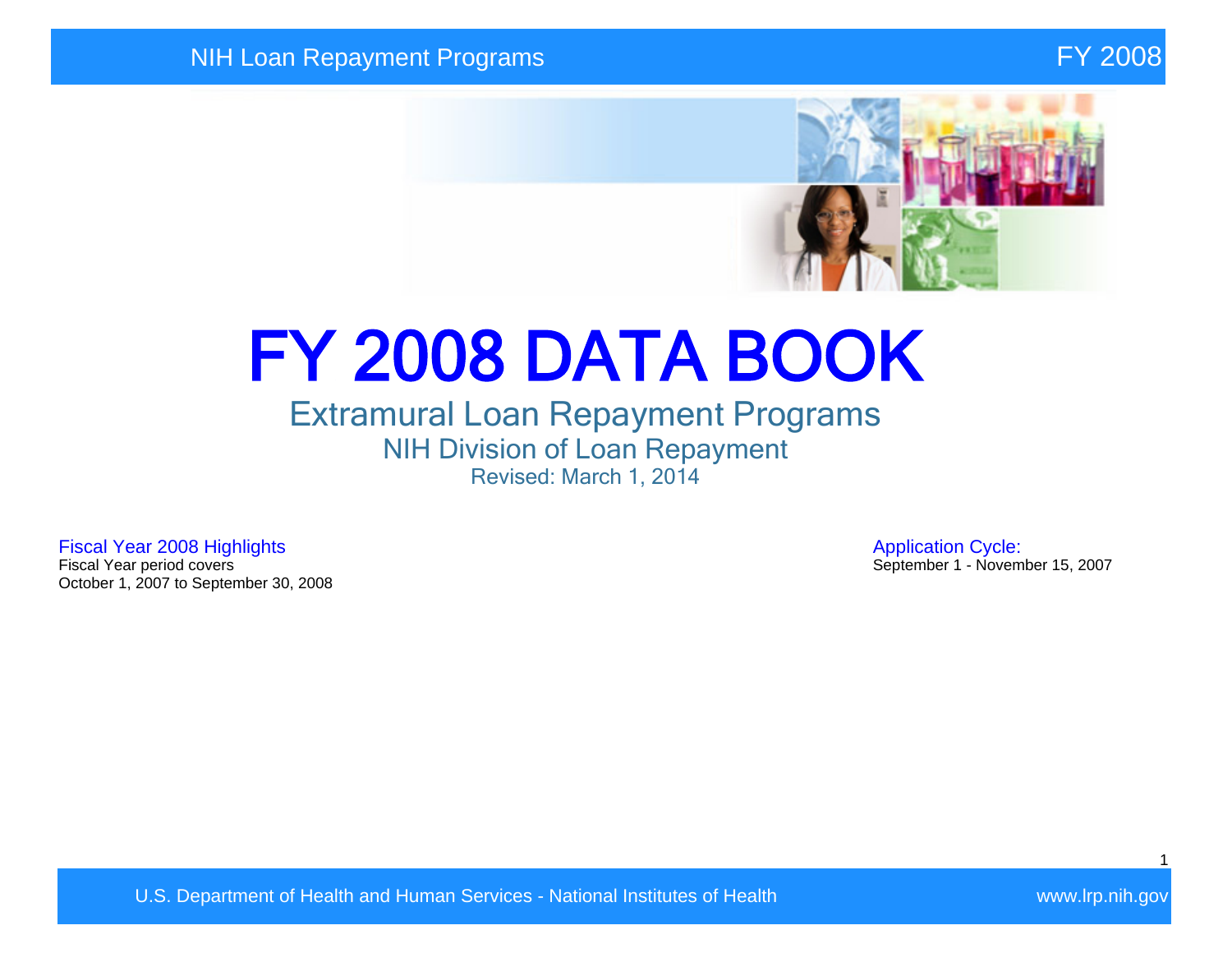## **Table of Contents**

| <b>NIH Institutes and Centers</b>                                     | 3  |
|-----------------------------------------------------------------------|----|
| The Year in Review                                                    | 4  |
| The Five Extramural Loan Repayment Programs                           | 5  |
| <b>Funded and Unfunded Applications by Program</b>                    | 6  |
| Applications, Awards, and Success Rates by Program                    | 9  |
| <b>Funding by Program</b>                                             | 10 |
| <b>Funding by NIH Institutes and Centers</b>                          | 13 |
| Applications, Awards, and Success Rates by Post-Degree Years          | 15 |
| <b>LRP Awards by Doctoral Degree</b>                                  | 16 |
| Applications, Awards, and Success Rates by Source of Research Funding | 18 |
| <b>Educational Debt Levels of LRP Awardees</b>                        | 19 |
| <b>Number of Prior Awards Received</b>                                | 20 |
| Applications, Awards, and Success Rates by Gender                     | 21 |
| <b>Awardee Demographics - Ethnicity</b>                               | 22 |
| <b>Awardee Demographics - Race</b>                                    | 23 |
| <b>Number of Awardees by State</b>                                    | 24 |

Note: Numbers and statistics reported on the program are the result of a consistent methodology established by the revision date of this document. Documents published previously may show slight discrepancies.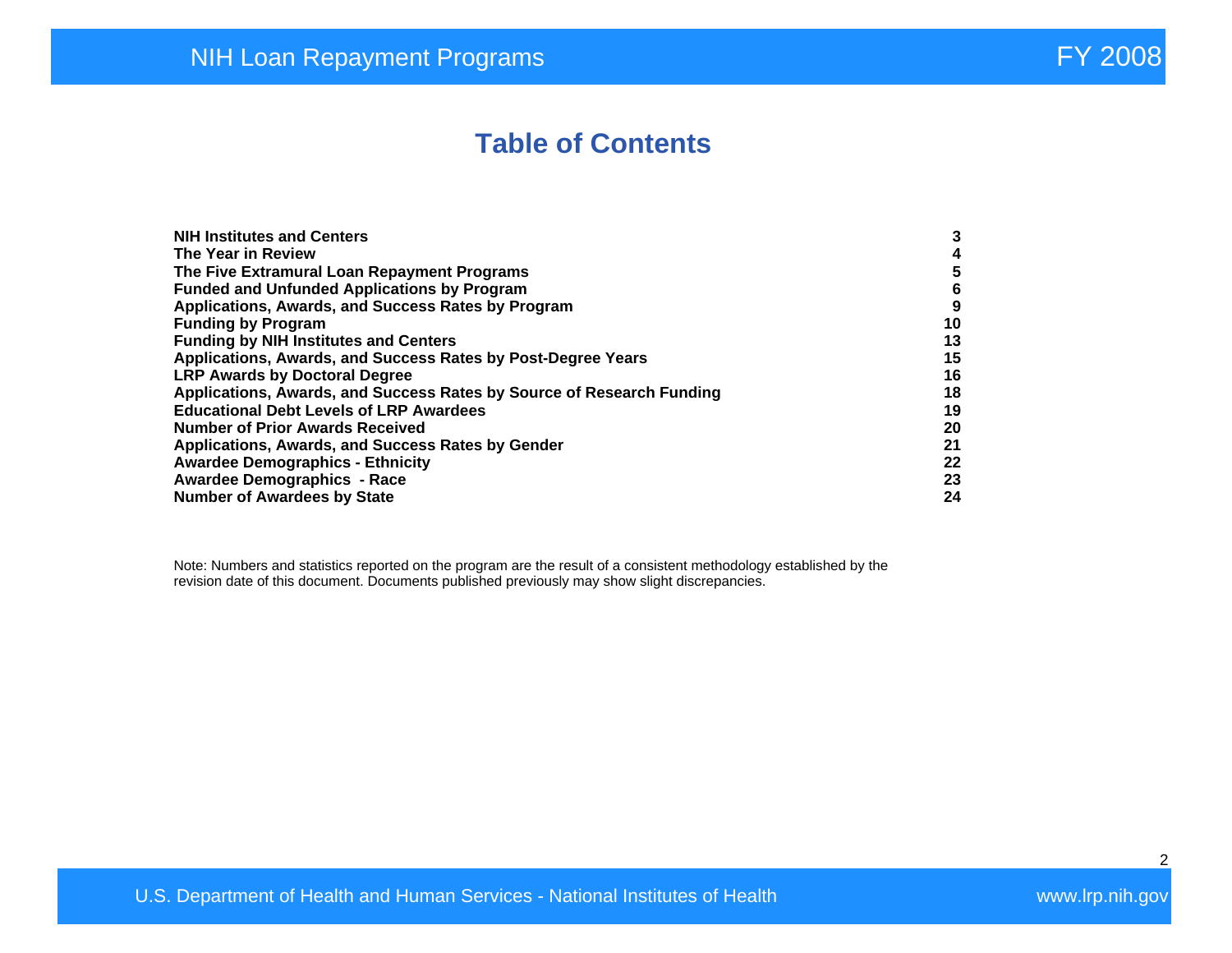### **NIH Institutes and Centers\***

#### **Institutes**

**National Cancer Institute (NCI) National Eye Institute (NEI) National Heart, Lung, and Blood Institute (NHLBI) National Human Genome Research Institute (NHGRI) National Institute on Aging (NIA) National Institute on Alcohol Abuse and Alcoholism (NIAAA) National Institute of Allergy and Infectious Diseases (NIAID) National Institute of Arthritis and Musculoskeletal and Skin Diseases (NIAMS) National Institute of Biomedical Imaging and Bioengineering (NIBIB) Eunice Kennedy Shriver National Institute of Child Health and Human Development (NICHD) National Institute on Deafness and Other Communication Disorders (NIDCD) National Institute of Dental and Craniofacial Research (NIDCR) National Institute of Diabetes and Digestive and Kidney Diseases (NIDDK) National Institute on Drug Abuse (NIDA) National Institute of Environmental Health Sciences (NIEHS) National Institute of General Medical Sciences (NIGMS) National Institute of Mental Health (NIMH) National Institute of Neurological Disorders and Stroke (NINDS) National Institute of Nursing Research (NINR) National Library of Medicine (NLM)** 

#### **Centers**

**John E. Fogarty International Center (FIC) National Center for Complementary and Alternative Medicine (NCCAM) National Center on Minority Health and Health Disparities (NCMHD) National Center for Research Resources (NCRR)** 

**\* Participating in the Extramural Loan Repayment Programs**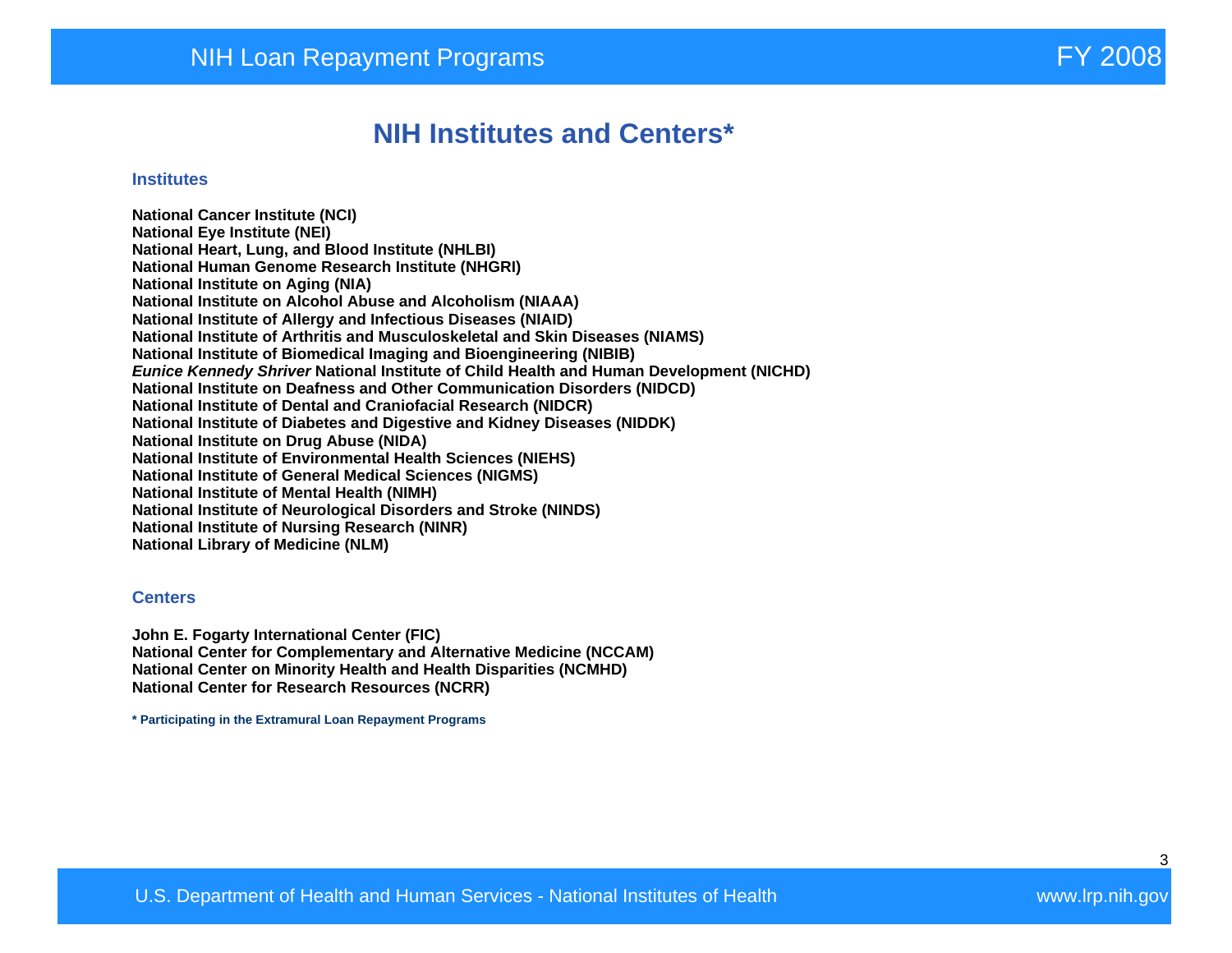# **The Year in Review**

In Fiscal Year (FY) 2008, 3,377 individuals applied to the five Extramural Loan Repayment Programs (LRPs): Clinical Research, Pediatric Research, Health Disparities Research, Clinical Research for Individuals from Disadvantaged Backgrounds, and Contraception and Infertility Research. Of those applicants, 1,583 were awarded contracts totaling \$71,361,754. The combined (new and renewal applicants) success rate for the Extramural LRPs was 47 percent.

The Extramural Clinical Research LRP received 56 percent (1,881) of all applications.

New applicants (those not previously funded) constituted 65 percent of all applications while renewal applicants (those previously funded) comprised 35 percent of all applicants. Success rates for new and renewal applicants were 35 and 69 percent, respectively.

The LRPs are open to health professionals with doctoral level degrees or advanced certifications and varying levels of experience. Most new FY 2008 awardees are beginning their careers, with 57 percent having received their qualifying degrees within the last 5 years and 94 percent within the past 10 years.

Physician doctorates (including dual physician doctorates and academic doctorates, for example, MD/PhD degrees) comprised 53 percent of the 1,583 awards, while those with academic doctoral level degrees comprised 45 percent of the total awards.

Seventy-four percent of the new awardees had educational debt greater than \$50,000, with 9 percent having debt levels greater than \$200,000. In comparison, 32 percent of the renewal awardees had educational debt greater than \$50,000, with 1% having debt levels greater than \$200,000.

Women received 840 of the 1,583 LRP awards. Black/African American applicants received 134 awards, Asians received 164 awards, Hispanics received 84 awards, and American Indians/Alaska Natives were recipients of 7 awards.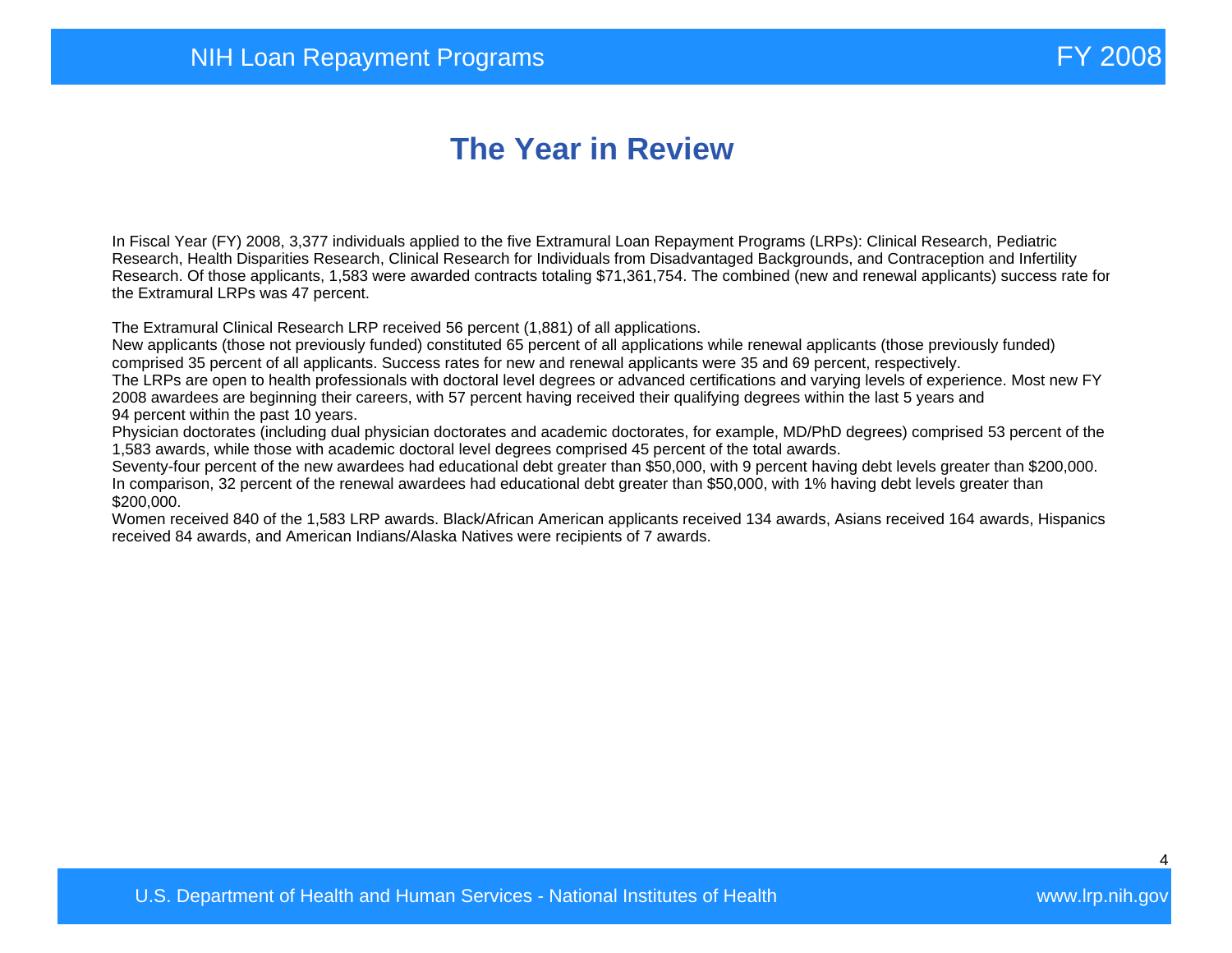#### **Clinical Research LRP:**

Clinical research is patient-oriented clinical research conducted with human subjects, or research on the causes and consequences of disease in human populations involving material of human origin (such as tissue specimens and cognitive phenomena) for which an investigator or colleague directly interacts with human subjects in an outpatient or inpatient setting to clarify a problem in human physiology, pathophysiology or disease, or epidemiologic or behavioral studies, outcomes research or health services research, or developing new technologies, therapeutic interventions, or clinical trials.

#### **Pediatric Research LRP:**

Qualified Pediatric Research is defined as research directly related to diseases, disorders, and other conditions in children.

#### **Health Disparities Research LRP:**

The scope of research qualified for this program includes basic research, clinical research or behavioral research directly related to health disparity populations and the medically underserved. Group is defined as a health disparity population: if there is a significant disparity in the overall rate of disease incidence, prevalence, morbidity, mortality, or survival rates in the population as compared to the health status of the general population.

#### **Clinical Research for Individuals from Disadvantaged Backgrounds LRP:**

For this program, an individual from a disadvantaged background is defined according to low family income levels set by the U.S. Bureau of the Census – as published in the Federal Register.

To meet this low-income requirement candidates must demonstrate their disadvantaged status by submitting (1) a written statement from former school(s) where he/she qualified for Federal disadvantaged assistance, (2) verification of receipt of loans from either the Health Professions Student Loans (HPSL) or Loans for Disadvantaged Student Program, or (3) verification of a scholarship from the U.S. Department of Health and Human Services under the Scholarship for Individuals with Exceptional Financial Need.

#### **Contraception and Infertility Research LRP:**

Contraception research is defined as research whose ultimate goal is to provide new or improved methods of preventing pregnancy. Infertility research is defined as research whose long-range objective is to evaluate, treat, or ameliorate conditions which result in the failure of couples to either conceive or bear young.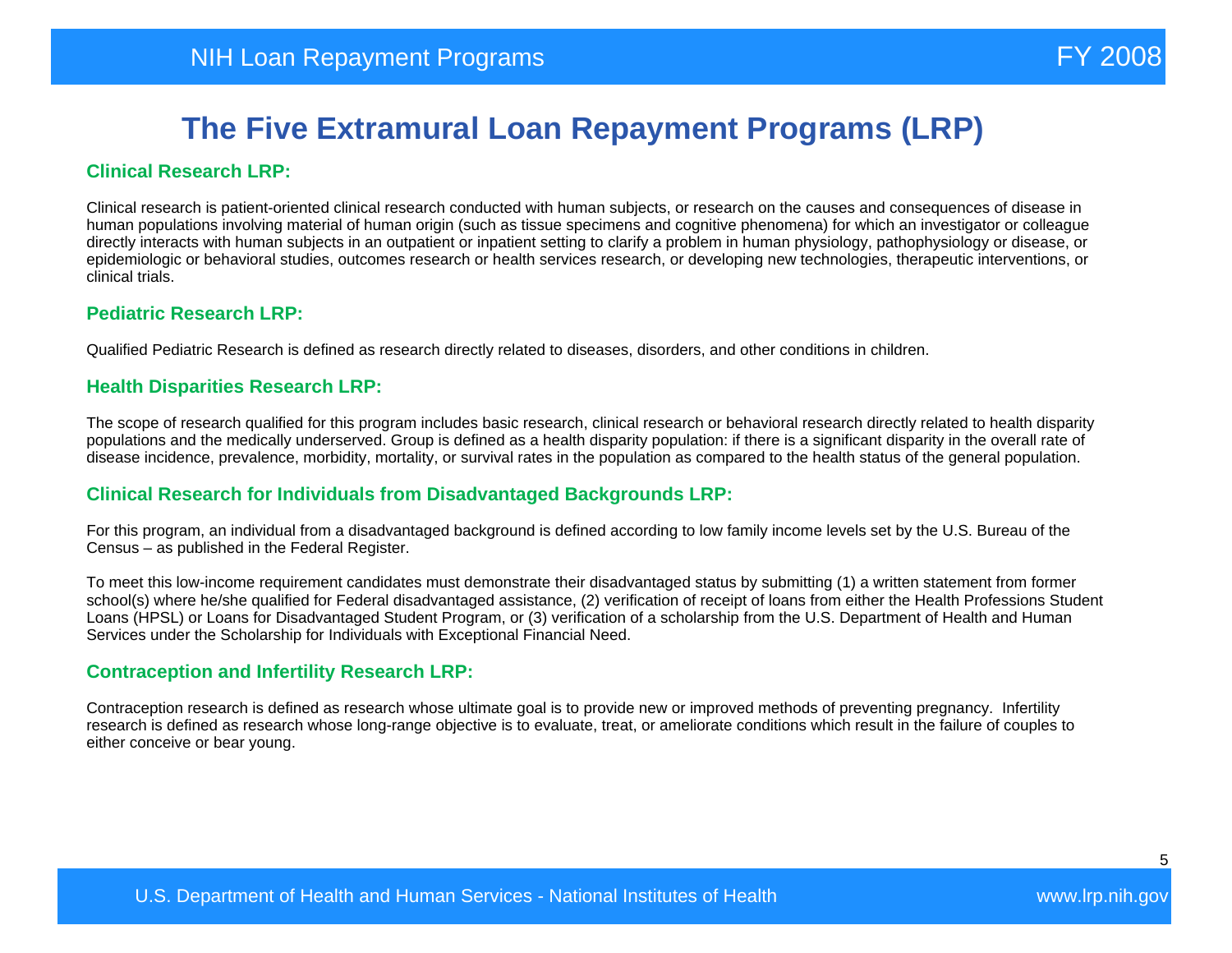## **Funded and Unfunded Applications by Program (New + Renewal)**

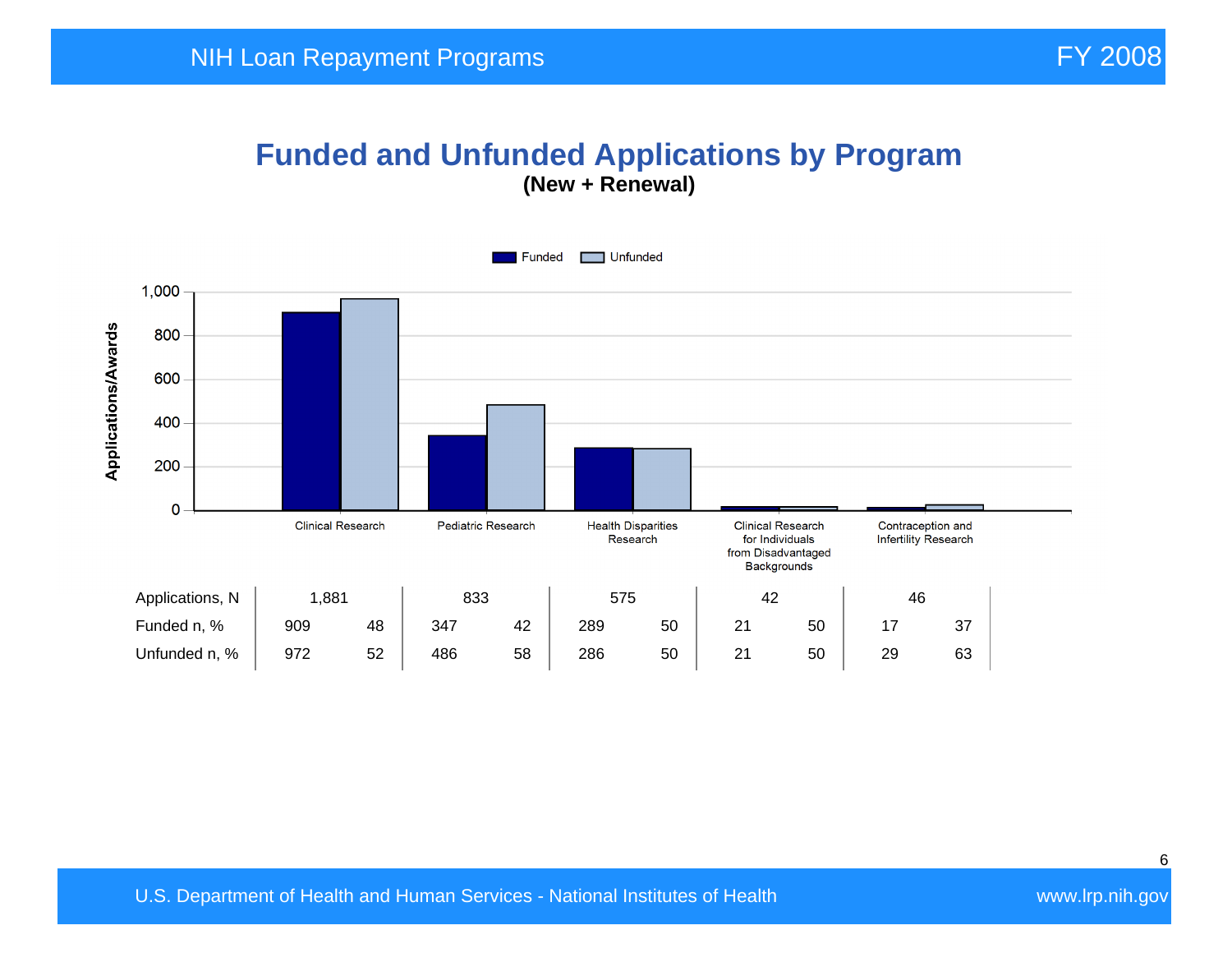## **Funded and Unfunded Applications by Program (New)**

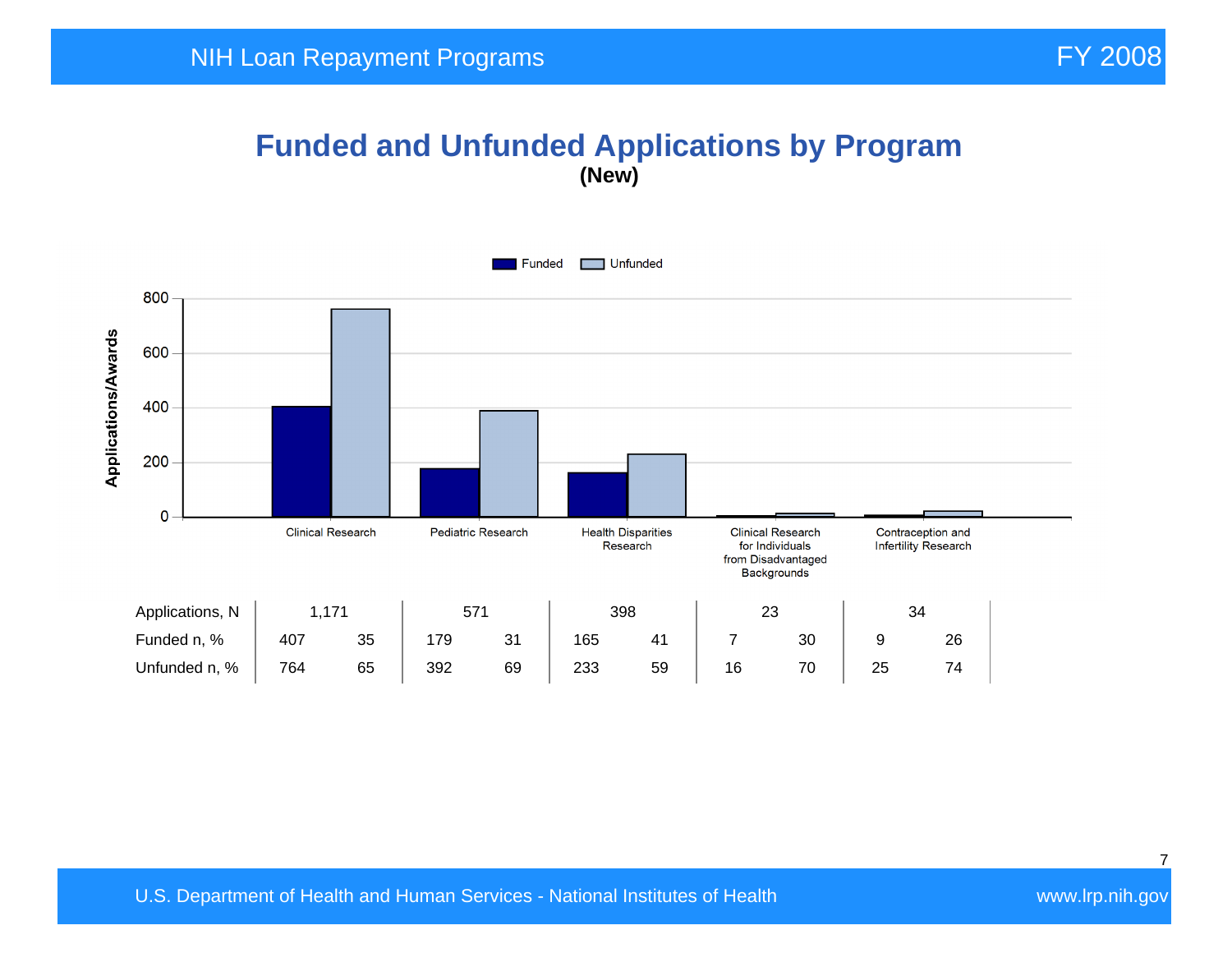#### **Funded and Unfunded Applications by Program (Renewal)**

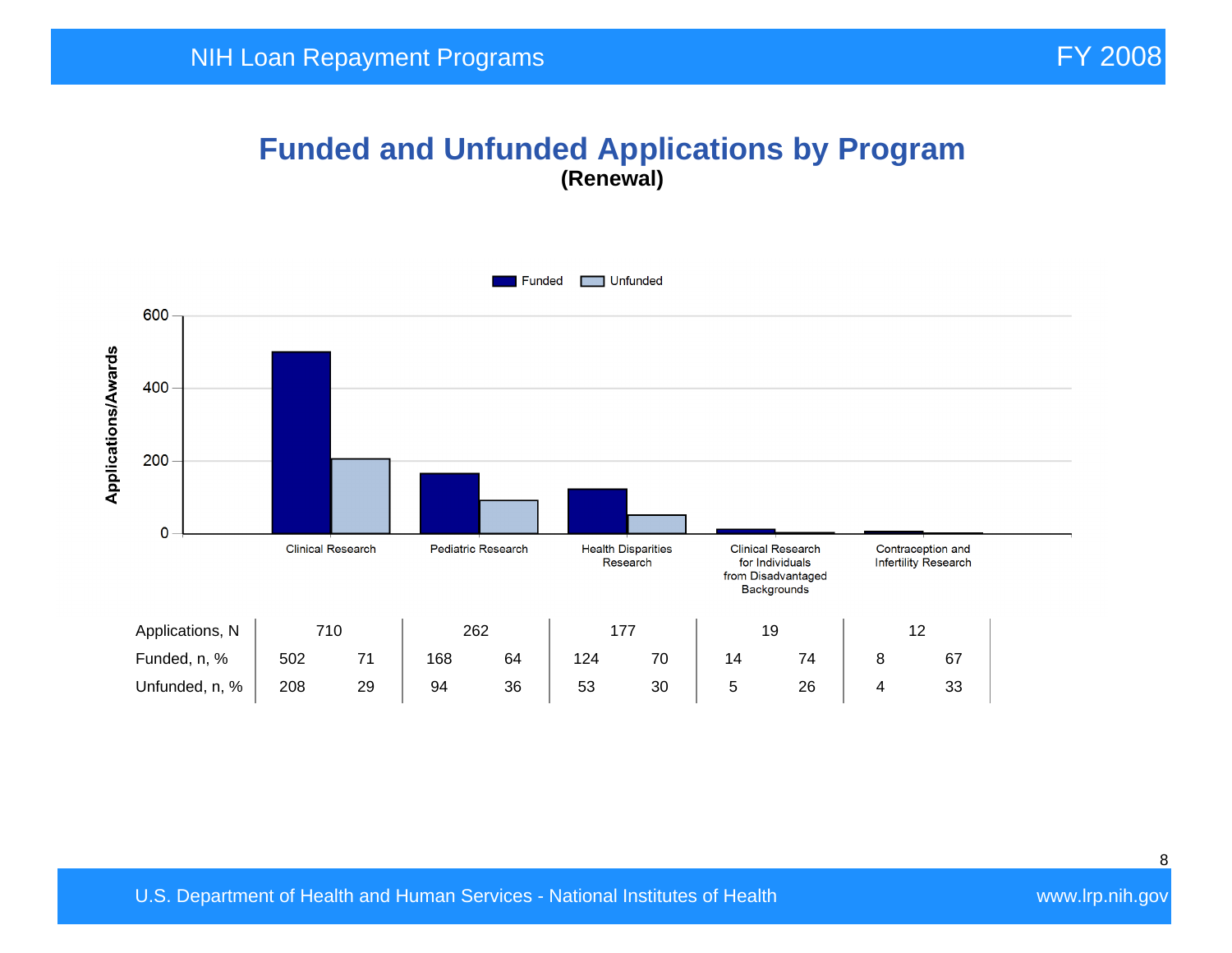# **Applications, Awards, and Success Rates by Program**

|                                                                                 | <b>New + Renewal</b>            |              |                                    | <b>New</b>                      |              |                                                | <b>Renewal</b>               |              |                             |
|---------------------------------------------------------------------------------|---------------------------------|--------------|------------------------------------|---------------------------------|--------------|------------------------------------------------|------------------------------|--------------|-----------------------------|
| <b>LRP</b>                                                                      | <b>Applications Awards</b><br>N | $\mathsf{n}$ | <b>Success</b><br><b>Rate</b><br>% | <b>Applications Awards</b><br>N | $\mathsf{n}$ | <b>Success</b><br><b>Rate</b><br>$\frac{9}{6}$ | Applications   Awards  <br>N | $\mathsf{n}$ | <b>Success</b><br>Rate<br>% |
| Clinical<br>Research                                                            | 1,881                           | 909          | 48                                 | 1,171                           | 407          | 35                                             | 710                          | 502          | 71                          |
| Pediatric<br>Research                                                           | 833                             | 347          | 42                                 | 571                             | 179          | 31                                             | 262                          | 168          | 64                          |
| Health<br><b>Disparities</b><br>Research                                        | 575                             | 289          | 50                                 | 398                             | 165          | 41                                             | 177                          | 124          | 70                          |
| Clinical<br>Research for<br>Individuals<br>from<br>Disadvantaged<br>Backgrounds | 42                              | 21           | 50                                 | 23                              | 7            | 30                                             | 19                           | 14           | 74                          |
| Contraception<br>and Infertility<br>Research                                    | 46                              | 17           | 37                                 | 34                              | 9            | 26                                             | 12                           | 8            | 67                          |
| <b>Total</b>                                                                    | 3,377                           | 1,583        | 47                                 | 2,197                           | 767          | 35                                             | 1,180                        | 816          | 69                          |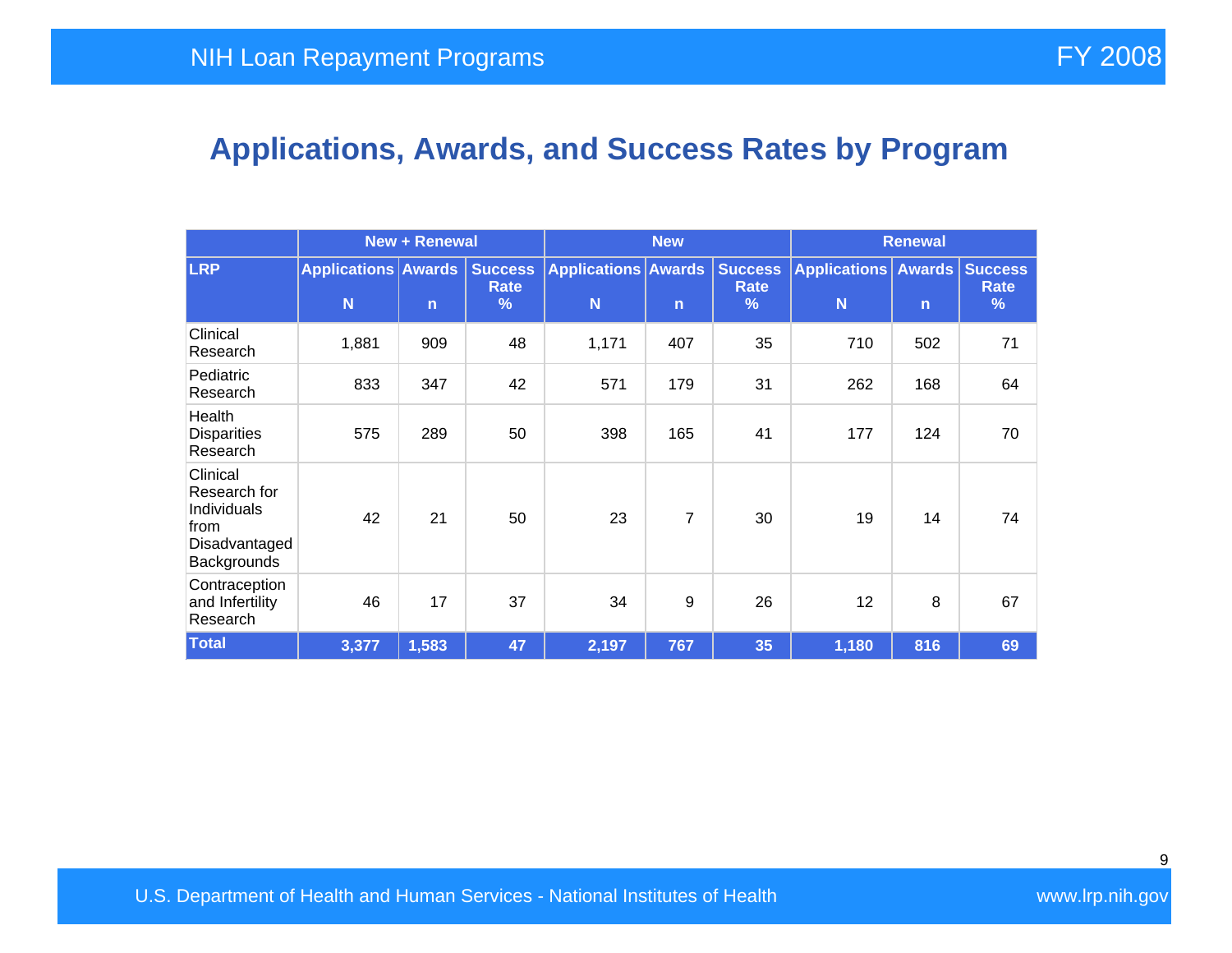#### **Funding by Program (New + Renewal)**

| <b>LRP</b>                                                          | <b>Awards</b> | <b>Funding</b> | <b>Mean Award</b> | <b>Standard Deviation</b> |
|---------------------------------------------------------------------|---------------|----------------|-------------------|---------------------------|
| <b>Clinical Research</b>                                            | 909           | \$38,593,631   | \$42,457          | \$33,289                  |
| Pediatric Research                                                  | 347           | \$17,373,528   | \$50,068          | \$34,546                  |
| <b>Health Disparities Research</b>                                  | 289           | \$13,283,485   | \$45,964          | \$33,241                  |
| Clinical Research for Individuals from<br>Disadvantaged Backgrounds | 21            | \$979,694      | \$46,652          | \$34,286                  |
| Contraception and Infertility<br>Research                           | 17            | \$996,450      | \$58,615          | \$35,849                  |
| Total                                                               | 1,583         | \$71,226,788   | \$44,995          | \$33,729                  |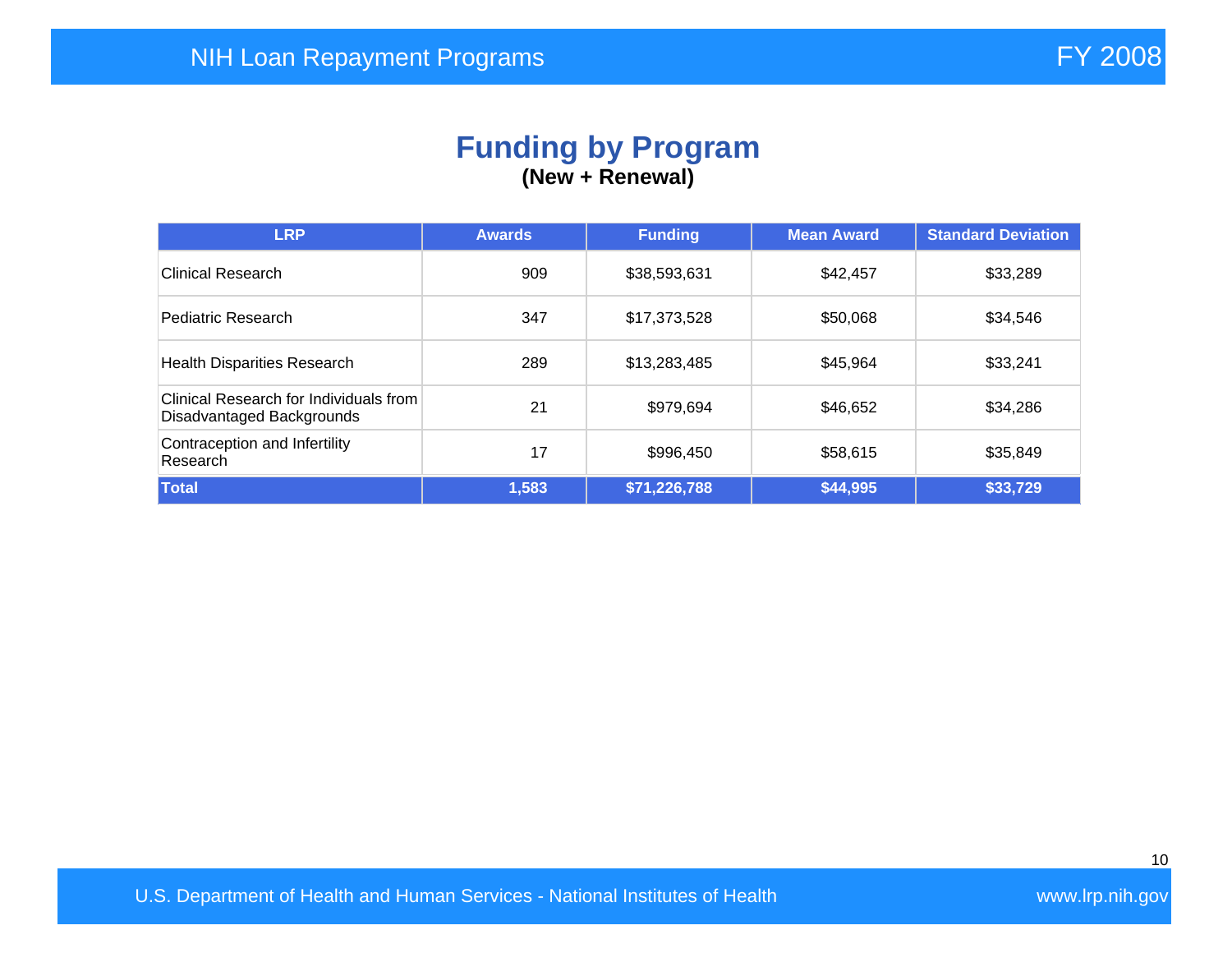#### **Funding by Program (New)**

| <b>LRP</b>                                                          | <b>Awards</b> | <b>Funding</b> | <b>Mean Award</b> | <b>Standard Deviation</b> |
|---------------------------------------------------------------------|---------------|----------------|-------------------|---------------------------|
| Clinical Research                                                   | 407           | \$23,836,440   | \$58,566          | \$33,870                  |
| Pediatric Research                                                  | 179           | \$11,752,529   | \$65,657          | \$32,473                  |
| <b>Health Disparities Research</b>                                  | 165           | \$9,851,223    | \$59,704          | \$33,024                  |
| Clinical Research for Individuals from<br>Disadvantaged Backgrounds | 7             | \$511,993      | \$73,142          | \$26,357                  |
| Contraception and Infertility<br>Research                           | 9             | \$771,871      | \$85,763          | \$22,035                  |
| Total                                                               | 767           | \$46,724,056   | \$60,918          | \$33,380                  |

U.S. Department of Health and Human Services - National Institutes of Health Walles and Wave Wave Irp.nih.gov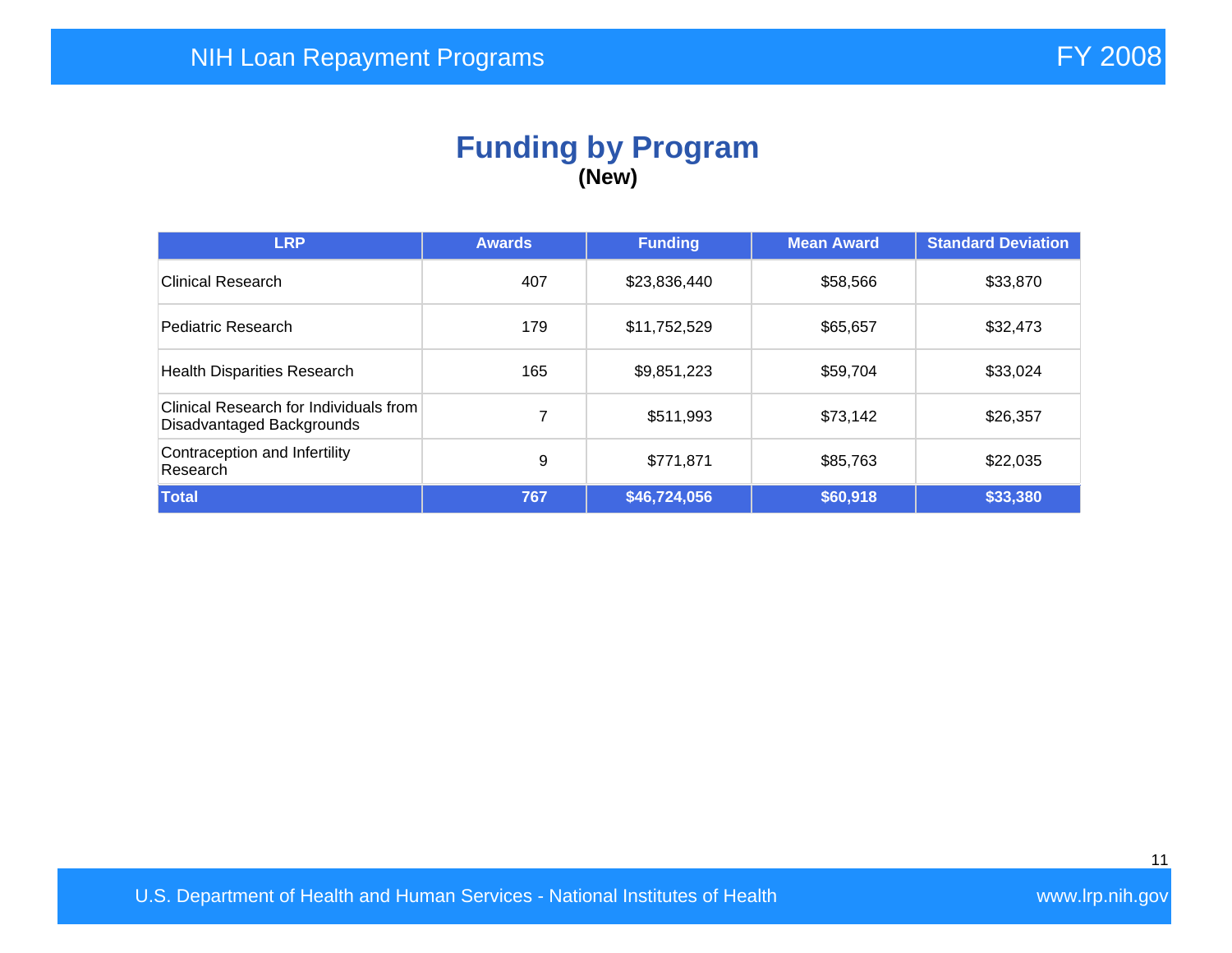### **Funding by Program (Renewal)**

| <b>LRP</b>                                                          | <b>Awards</b> | <b>Funding</b> | <b>Mean Award</b> | <b>Standard Deviation</b> |
|---------------------------------------------------------------------|---------------|----------------|-------------------|---------------------------|
| Clinical Research                                                   | 502           | \$14,757,190   | \$29,397          | \$26,402                  |
| Pediatric Research                                                  | 168           | \$5,620,999    | \$33,458          | \$28,472                  |
| <b>Health Disparities Research</b>                                  | 124           | \$3,432,262    | \$27,680          | \$23,300                  |
| Clinical Research for Individuals from<br>Disadvantaged Backgrounds | 14            | \$467,700      | \$33,407          | \$30,351                  |
| Contraception and Infertility<br>Research                           | 8             | \$224,579      | \$28,072          | \$19,204                  |
| Total                                                               | 816           | \$24,502,732   | \$30,028          | \$26,423                  |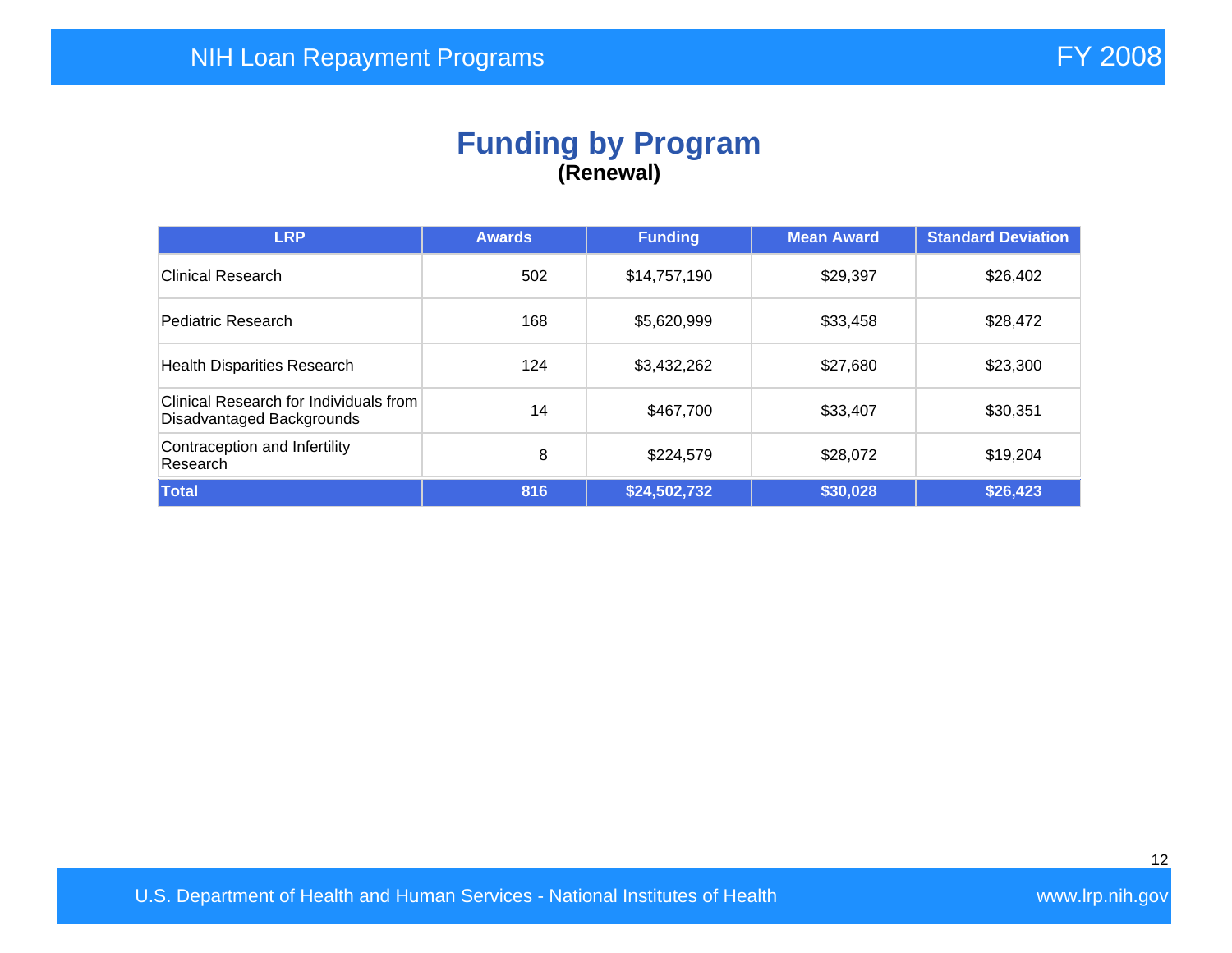## **Funding by NIH Institutes and Centers (New)**

| IC           | <b>Awards</b>  | <b>Funding</b> | <b>Mean Award</b> | <b>Standard Deviation</b> |
|--------------|----------------|----------------|-------------------|---------------------------|
| <b>NCMHD</b> | 172            | \$10,363,216   | \$60,251          | \$32,823                  |
| <b>NCI</b>   | 73             | \$4,614,826    | \$63,217          | \$34,661                  |
| <b>NHLBI</b> | 72             | \$5,297,844    | \$73,581          | \$31,945                  |
| <b>NIAID</b> | 62             | \$3,563,645    | \$57,478          | \$33,928                  |
| <b>NIMH</b>  | 61             | \$3,335,978    | \$54,688          | \$32,366                  |
| <b>NICHD</b> | 60             | \$3,533,197    | \$58,887          | \$30,574                  |
| <b>NIDDK</b> | 41             | \$3,107,629    | \$75,796          | \$28,343                  |
| <b>NIDA</b>  | 38             | \$2,139,075    | \$56,291          | \$31,311                  |
| <b>NIA</b>   | 32             | \$1,453,330    | \$45,417          | \$33,584                  |
| <b>NINDS</b> | 27             | \$1,868,010    | \$69,186          | \$33,712                  |
| <b>NCRR</b>  | 21             | \$1,238,651    | \$58,983          | \$38,880                  |
| <b>NIAMS</b> | 18             | \$1,146,759    | \$63,709          | \$35,076                  |
| <b>NIDCD</b> | 17             | \$912,546      | \$53,679          | \$25,253                  |
| <b>NEI</b>   | 16             | \$1,183,038    | \$73,940          | \$31,085                  |
| <b>NIAAA</b> | 16             | \$617,771      | \$38,611          | \$26,271                  |
| <b>NIDCR</b> | 10             | \$531,843      | \$53,184          | \$33,576                  |
| <b>NIGMS</b> | $\overline{7}$ | \$681,290      | \$97,327          | \$12,983                  |
| <b>NIEHS</b> | 6              | \$399,841      | \$66,640          | \$40,177                  |
| <b>NCCAM</b> | $\,6$          | \$310,694      | \$51,782          | \$31,137                  |
| <b>NINR</b>  | 4              | \$46,738       | \$11,684          | \$5,029                   |
| <b>NHGRI</b> | 3              | \$177,232      | \$59,077          | \$46,511                  |
| <b>NIBIB</b> | 3              | \$152,193      | \$50,731          | \$46,402                  |
| <b>NLM</b>   | $\overline{2}$ | \$48,711       | \$24,356          | \$18,130                  |
| <b>FIC</b>   | $\mathbf 0$    | \$0            | \$0               | \$0                       |
| <b>Total</b> | 767            | \$46,724,056   | \$60,918          | \$33,380                  |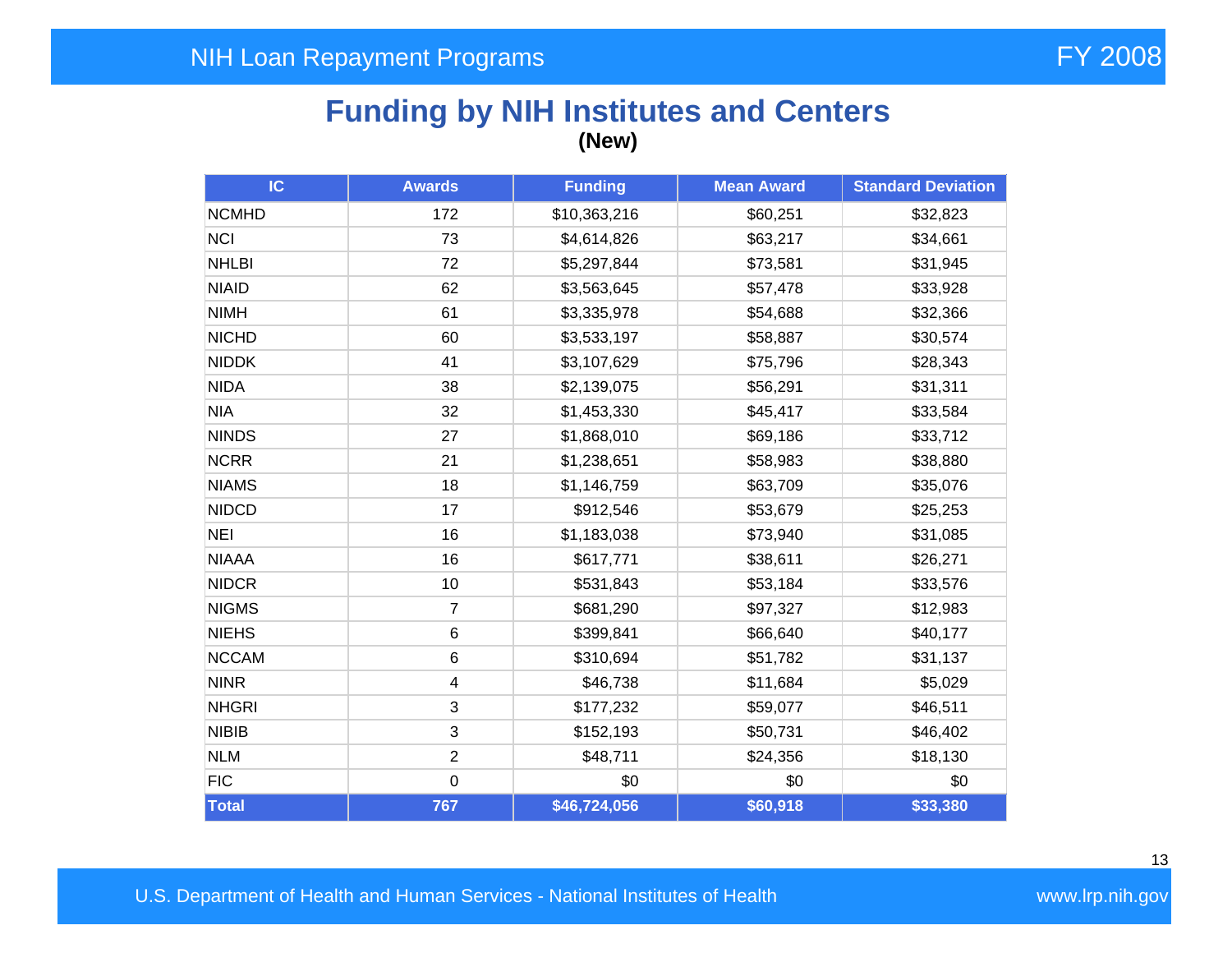## **Funding by NIH Institutes and Centers (Renewal)**

| IC           | <b>Awards</b>  | <b>Funding</b> | <b>Mean Award</b> | <b>Standard Deviation</b> |
|--------------|----------------|----------------|-------------------|---------------------------|
| <b>NCMHD</b> | 138            | \$3,899,963    | \$28,261          | \$24,038                  |
| <b>NCI</b>   | 85             | \$3,476,895    | \$40,905          | \$31,356                  |
| <b>NHLBI</b> | 82             | \$3,652,506    | \$44,543          | \$33,679                  |
| <b>NIAID</b> | 79             | \$2,041,723    | \$25,845          | \$18,001                  |
| <b>NIDA</b>  | 73             | \$1,292,739    | \$17,709          | \$14,560                  |
| <b>NIMH</b>  | 63             | \$1,298,982    | \$20,619          | \$17,868                  |
| <b>NICHD</b> | 47             | \$1,750,914    | \$37,253          | \$32,544                  |
| <b>NCRR</b>  | 42             | \$1,552,147    | \$36,956          | \$30,705                  |
| <b>NIA</b>   | 42             | \$1,040,881    | \$24,783          | \$21,201                  |
| <b>NIAAA</b> | 35             | \$891,280      | \$25,465          | \$24,927                  |
| <b>NINDS</b> | 35             | \$807,512      | \$23,072          | \$18,809                  |
| <b>NIAMS</b> | 22             | \$643,373      | \$29,244          | \$30,519                  |
| <b>NIDDK</b> | 20             | \$964,362      | \$48,218          | \$25,501                  |
| <b>NEI</b>   | 19             | \$369,799      | \$19,463          | \$16,987                  |
| <b>NIDCD</b> | 12             | \$202,699      | \$16,892          | \$6,016                   |
| <b>NCCAM</b> | 5              | \$138,099      | \$27,620          | \$22,050                  |
| <b>NIDCR</b> | 5              | \$115,338      | \$23,068          | \$16,747                  |
| <b>NIEHS</b> | 4              | \$48,120       | \$12,030          | \$8,104                   |
| <b>NIGMS</b> | 3              | \$35,698       | \$11,899          | \$2,003                   |
| <b>NHGRI</b> | $\overline{2}$ | \$90,609       | \$45,305          | \$42,335                  |
| <b>NLM</b>   | $\overline{2}$ | \$85,955       | \$42,978          | \$12,150                  |
| <b>FIC</b>   | 1              | \$103,138      | \$0               | \$0                       |
| <b>NIBIB</b> | $\mathsf 0$    | \$0            | \$0               | \$0                       |
| <b>NINR</b>  | $\mathbf 0$    | \$0            | \$0               | \$0                       |
| Total        | 816            | \$24,502,732   | \$30,028          | \$26,423                  |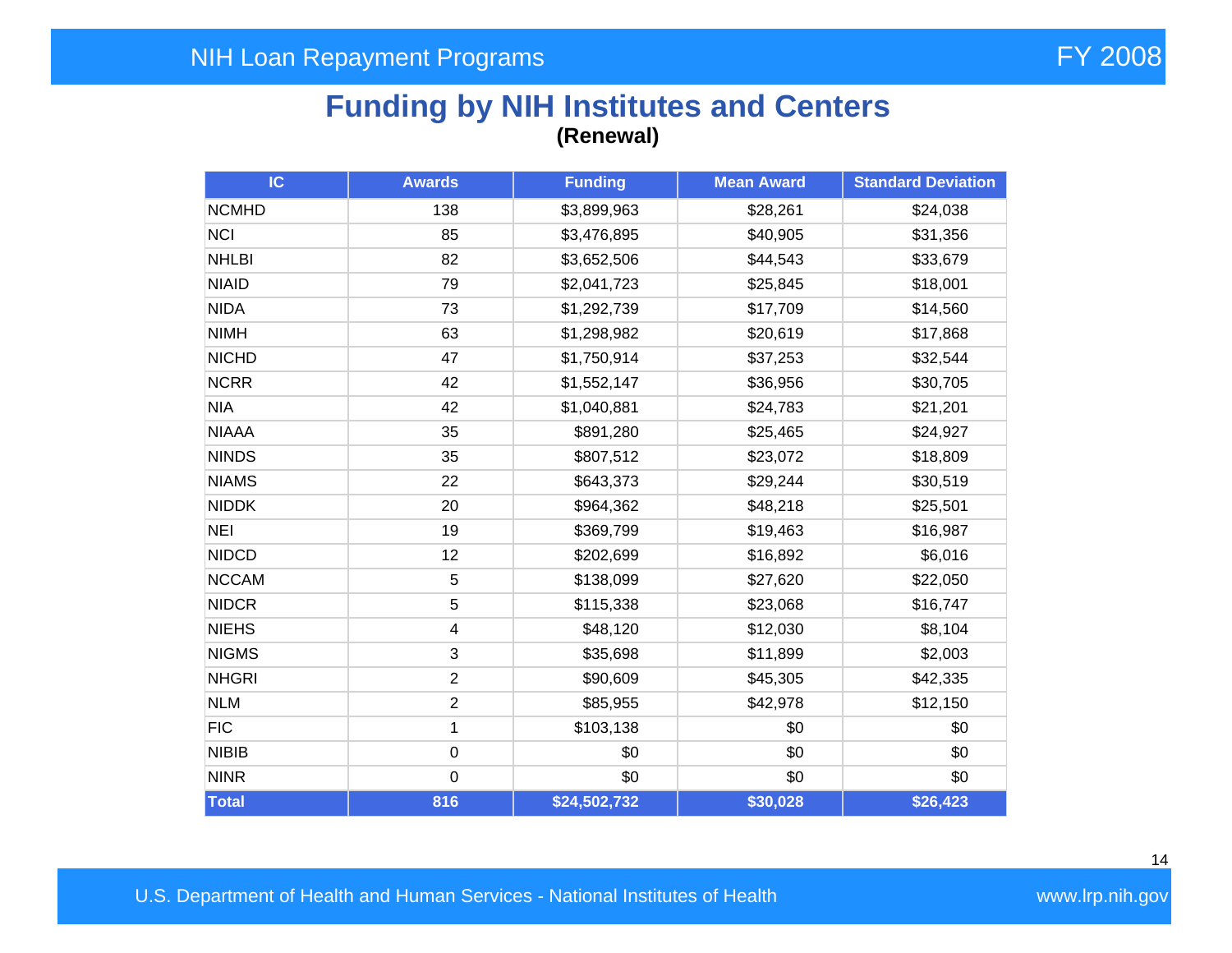### **Applications, Awards, and Success Rates by Post-Degree Years (New)**

| <b>Years Since Degree</b> | <b>Applications</b><br>N | <b>Awards</b><br>n | <b>Success rate</b><br>$\%$ |
|---------------------------|--------------------------|--------------------|-----------------------------|
| <1 Year                   | 31                       | 11                 | 35                          |
| 1 to 5 Years              | 1,318                    | 432                | 33                          |
| 6 to 10 Years             | 710                      | 276                | 39                          |
| 11 to 15 Years            | 100                      | 39                 | 39                          |
| 15+ Years                 | 38                       | 9                  | 24                          |
| <b>Total</b>              | 2,197                    | 767                | 35                          |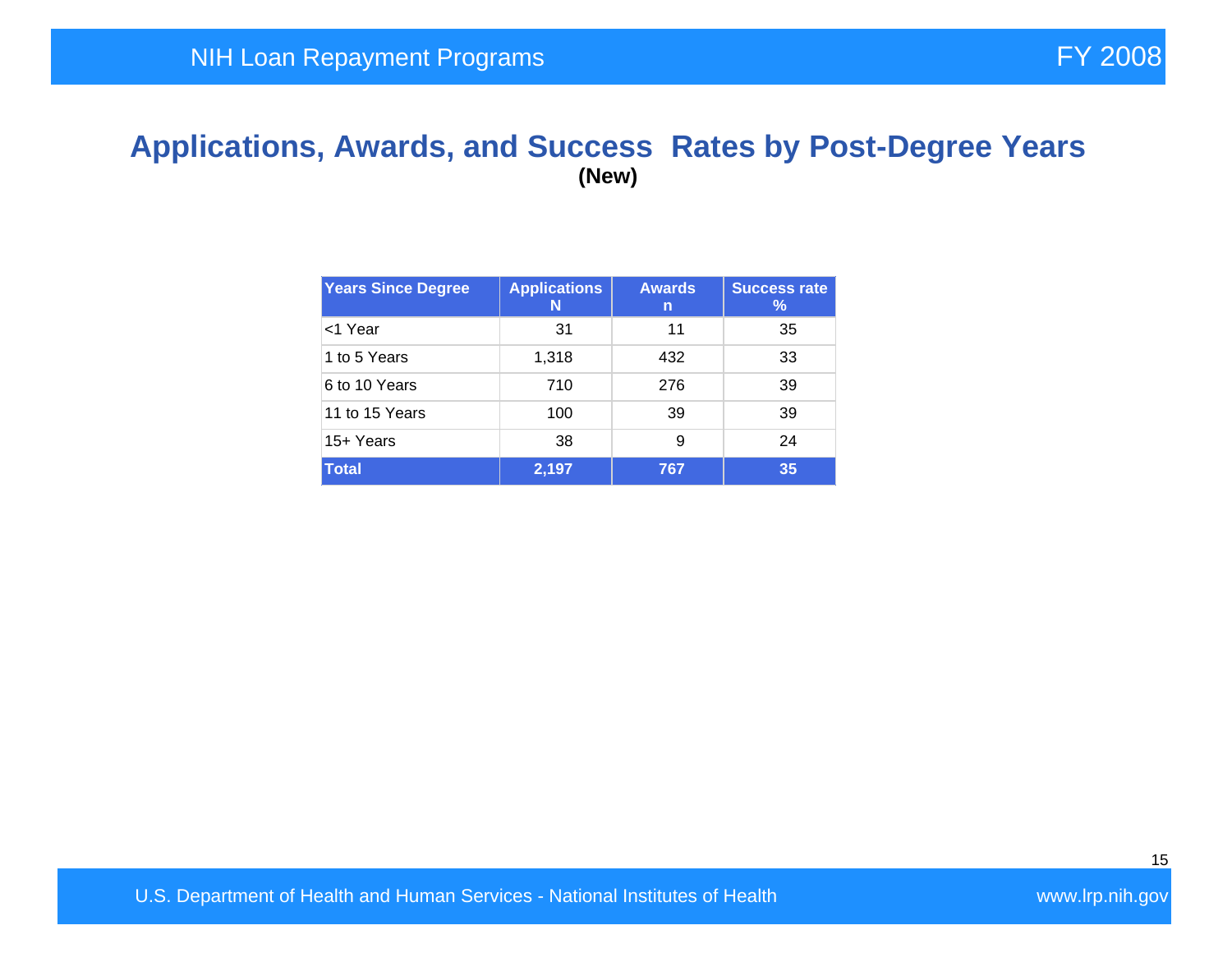#### **LRP Awards by Doctoral Degree (New)**



Note: Percentages do not total to 100% due to rounding error.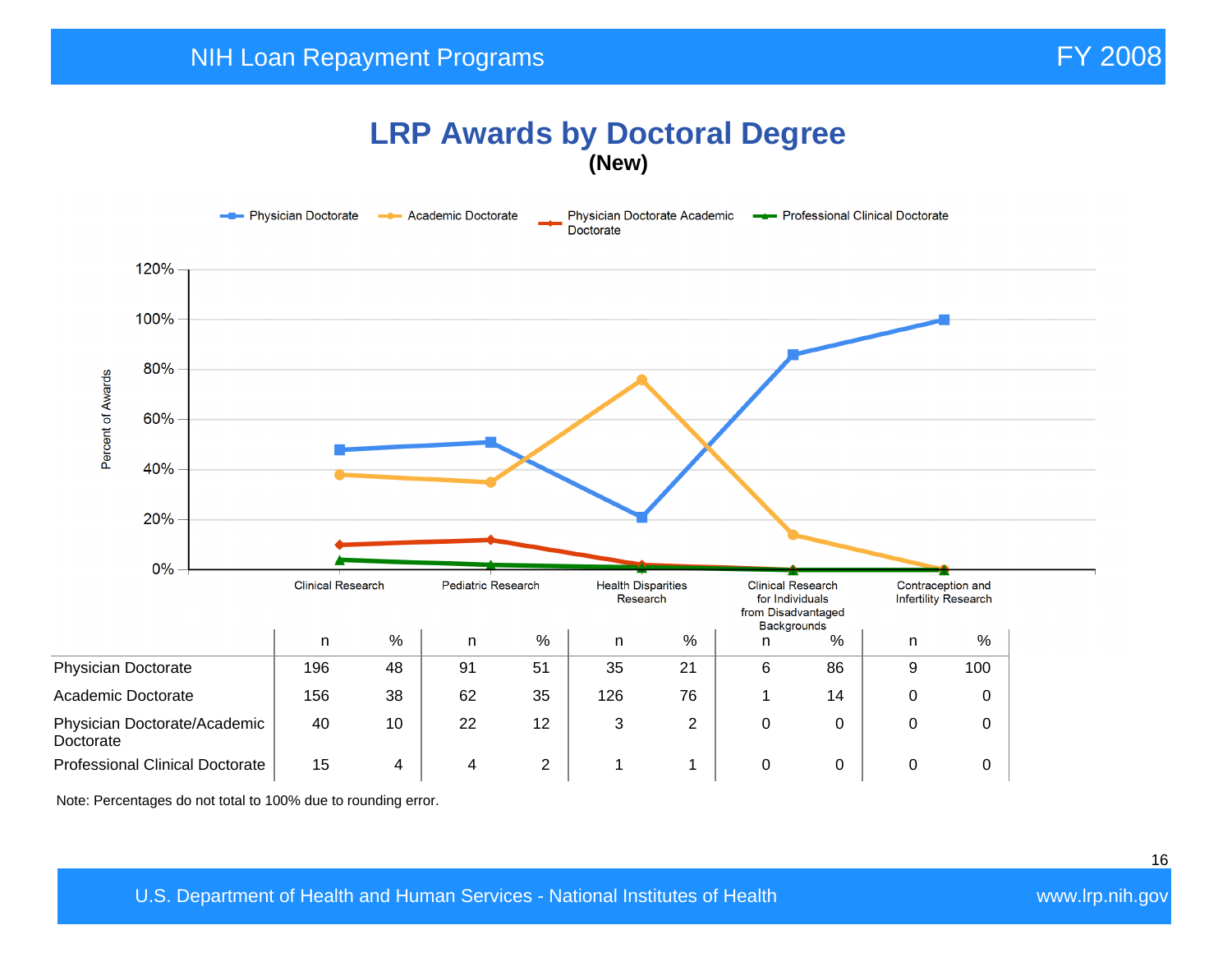### **LRP Awards by Doctoral Degree (Renewal)**



Note: Percentages do not total to 100% due to rounding error.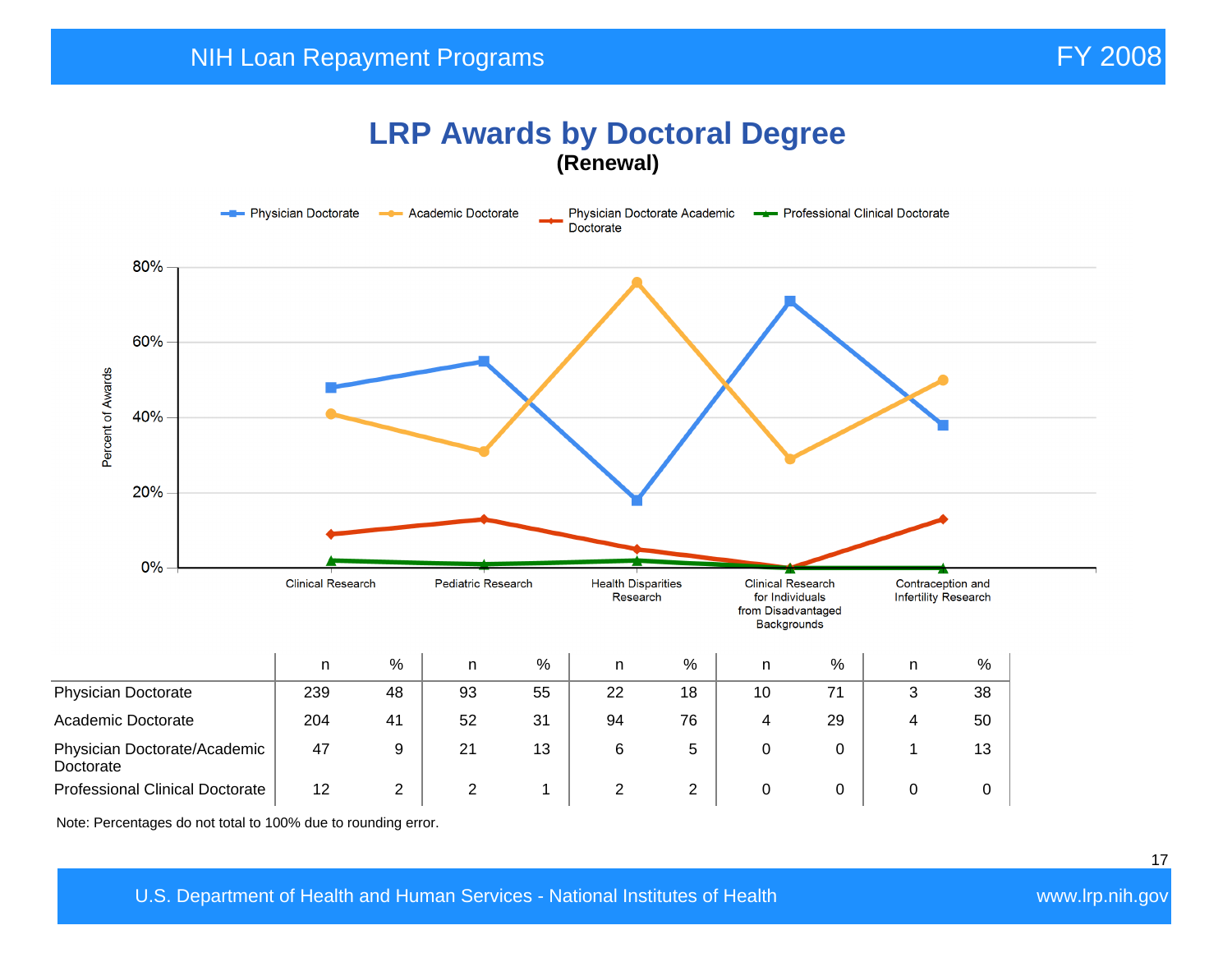### **Applications, Awards, and Success Rates by Source of Research Funding (New + Renewal)**

| <b>Source of Research Funding</b> | <b>Applications</b><br>N | <b>Awards</b><br>n | <b>Success Rate</b><br>℅ |
|-----------------------------------|--------------------------|--------------------|--------------------------|
| NIH Only                          | 1,027                    | 497                | 48                       |
| NIH and Non Profit                | 1.354                    | 754                | 56                       |
| Non Profit Only                   | 996                      | 332                | 33                       |
| <b>Total</b>                      | 3,377                    | 1,583              | 47                       |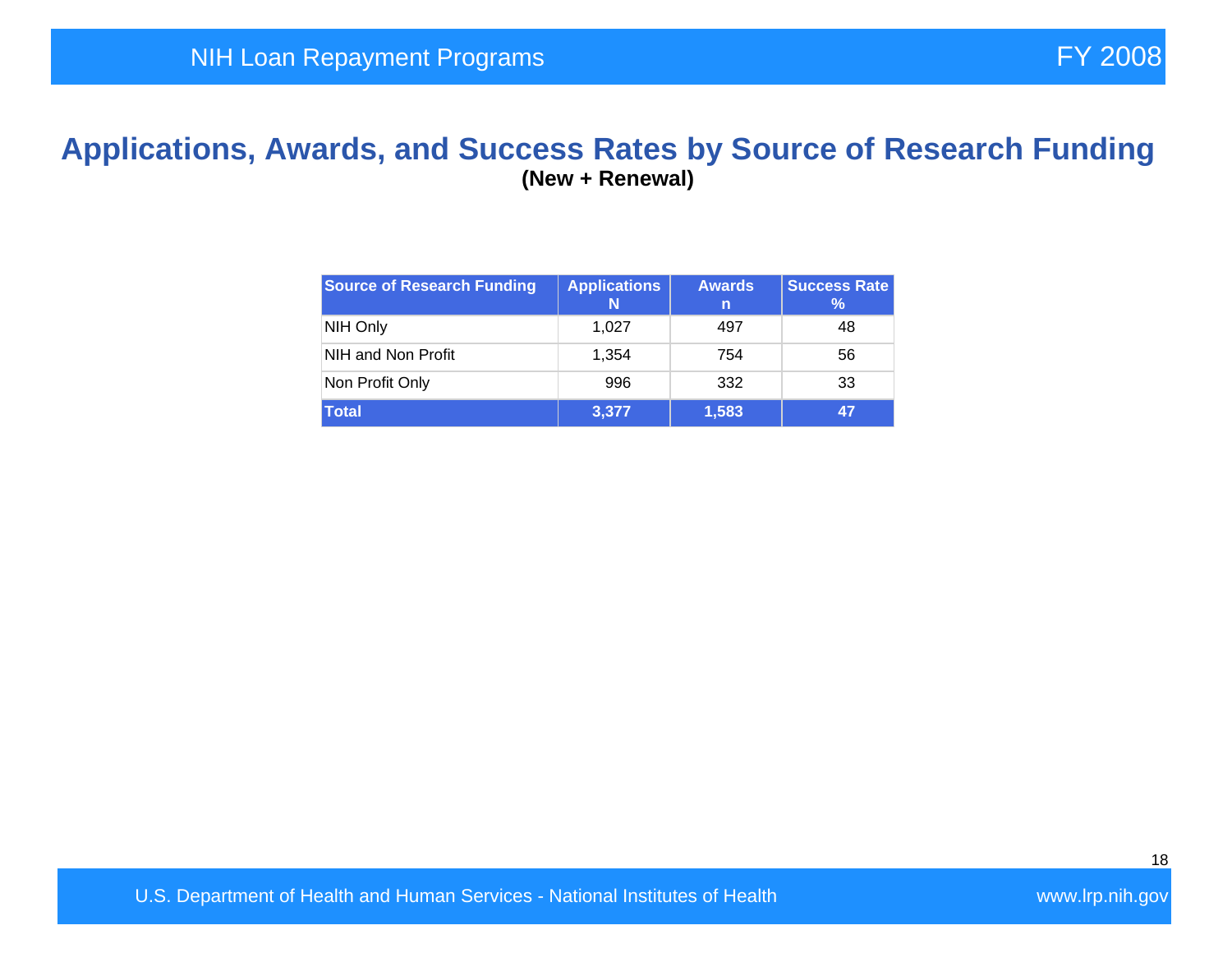#### **Educational Debt Levels of LRP Awardees (New)**



Note: Percentages do not total to 100% due to rounding error.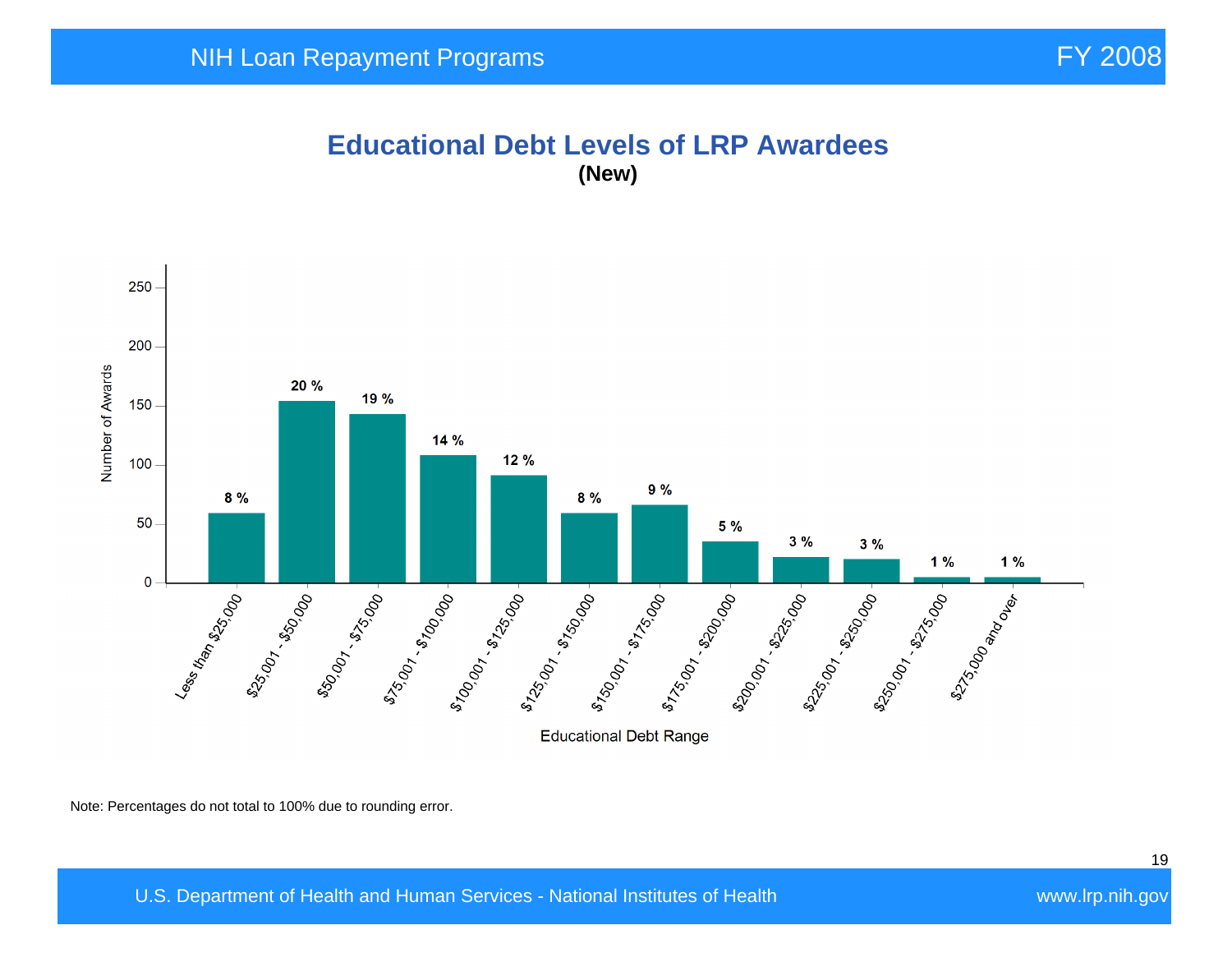#### **Number of Prior LRP Awards Received by LRP Participants (Renewal)**

| <b>LRP</b>                                                                 |   |     | 1 Prior Award 2 Prior Awards 3 Prior Awards 4 Prior Awards 5 Prior Awards 6 Prior Awards |     |    |   | Total |
|----------------------------------------------------------------------------|---|-----|------------------------------------------------------------------------------------------|-----|----|---|-------|
| <b>Clinical Research</b>                                                   | 3 | 112 | 222                                                                                      | 120 | 39 | 6 | 502   |
| Pediatric Research                                                         |   | 42  | 71                                                                                       | 29  | 21 | 3 | 168   |
| <b>Health Disparities Research</b>                                         | 3 | 59  | 48                                                                                       | 12  | C  |   | 124   |
| <b>Clinical Research for Individuals</b><br>from Disadvantaged Backgrounds |   | 4   | 6                                                                                        |     | 3  |   | 14    |
| Contraception and Infertility<br>Research                                  |   | 5   | ົ                                                                                        | 0   | 0  |   | 8     |
| <b>Total</b>                                                               |   | 222 | 350                                                                                      | 162 | 65 |   | 816   |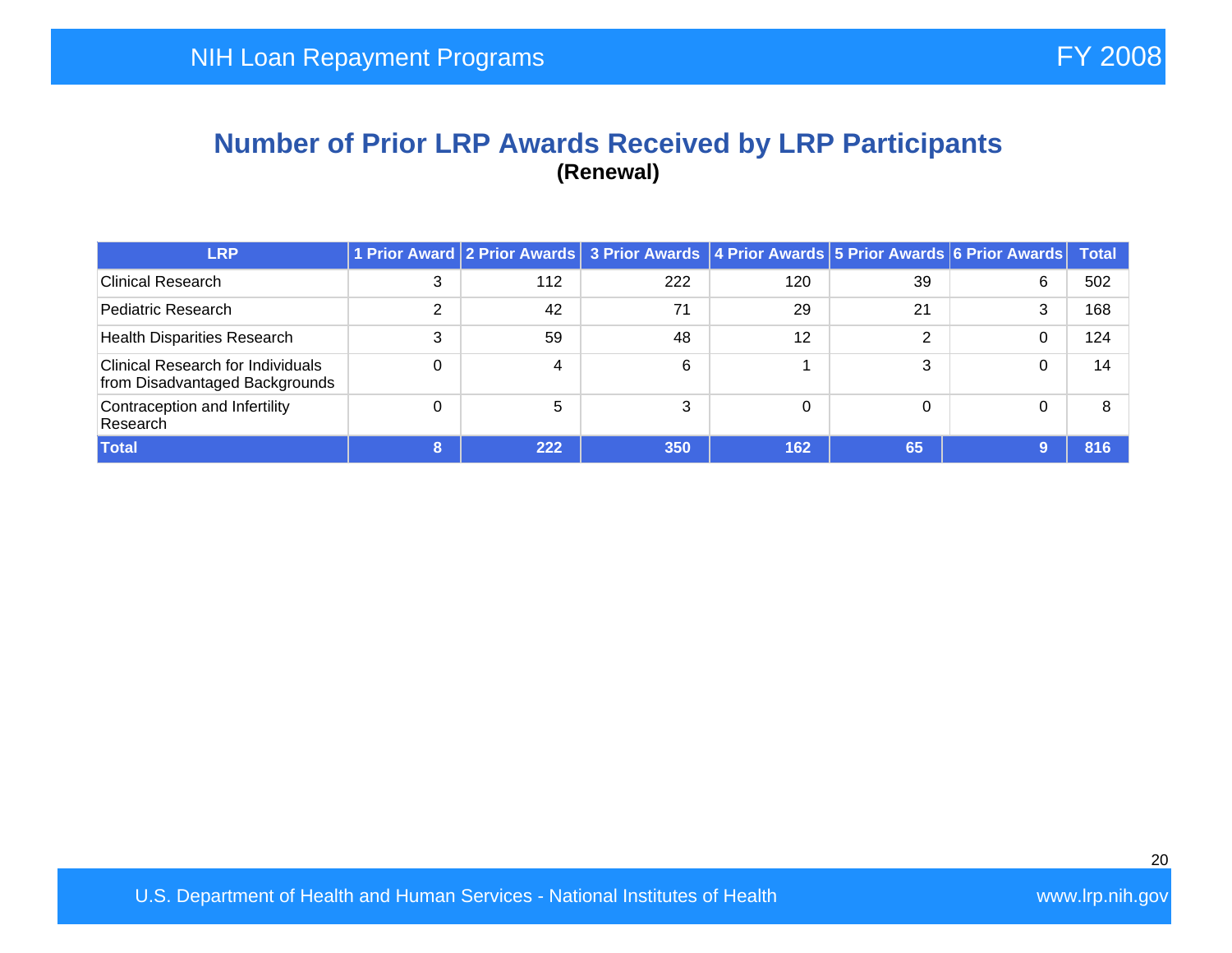#### **Applications, Awards, and Success Rates by Gender (New + Renewal)**

|                                                                                 | <b>Male Applicants</b>   |                |                       | <b>Female Applicants</b>                |              |                                              | <b>Gender Distribution</b>          |                                       |  |
|---------------------------------------------------------------------------------|--------------------------|----------------|-----------------------|-----------------------------------------|--------------|----------------------------------------------|-------------------------------------|---------------------------------------|--|
| <b>LRP</b>                                                                      | <b>Applications</b><br>N | $\mathsf{n}$   | Rate<br>$\frac{9}{6}$ | <b>Awards Success Applications</b><br>N | $\mathsf{n}$ | <b>Awards Success</b><br><b>Rate</b><br>$\%$ | <b>Male Awards</b><br>$\frac{9}{6}$ | <b>Female Awards</b><br>$\frac{9}{6}$ |  |
| Clinical<br>Research                                                            | 965                      | 478            | 50                    | 916                                     | 431          | 47                                           | 53                                  | 47                                    |  |
| Pediatric<br>Research                                                           | 392                      | 170            | 43                    | 441                                     | 177          | 40                                           | 49                                  | 51                                    |  |
| Health<br><b>Disparities</b><br>Research                                        | 175                      | 84             | 48                    | 400                                     | 205          | 51                                           | 29                                  | 71                                    |  |
| Clinical<br>Research for<br>Individuals<br>from<br>Disadvantaged<br>Backgrounds | 16                       | $\overline{7}$ | 44                    | 26                                      | 14           | 54                                           | 33                                  | 67                                    |  |
| Contraception<br>and Infertility<br>Research                                    | 11                       | $\overline{4}$ | 36                    | 35                                      | 13           | 37                                           | 24                                  | 76                                    |  |
| <b>Total</b>                                                                    | 1,559                    | 743            | 48                    | 1,818                                   | 840          | 46                                           | 47                                  | 53                                    |  |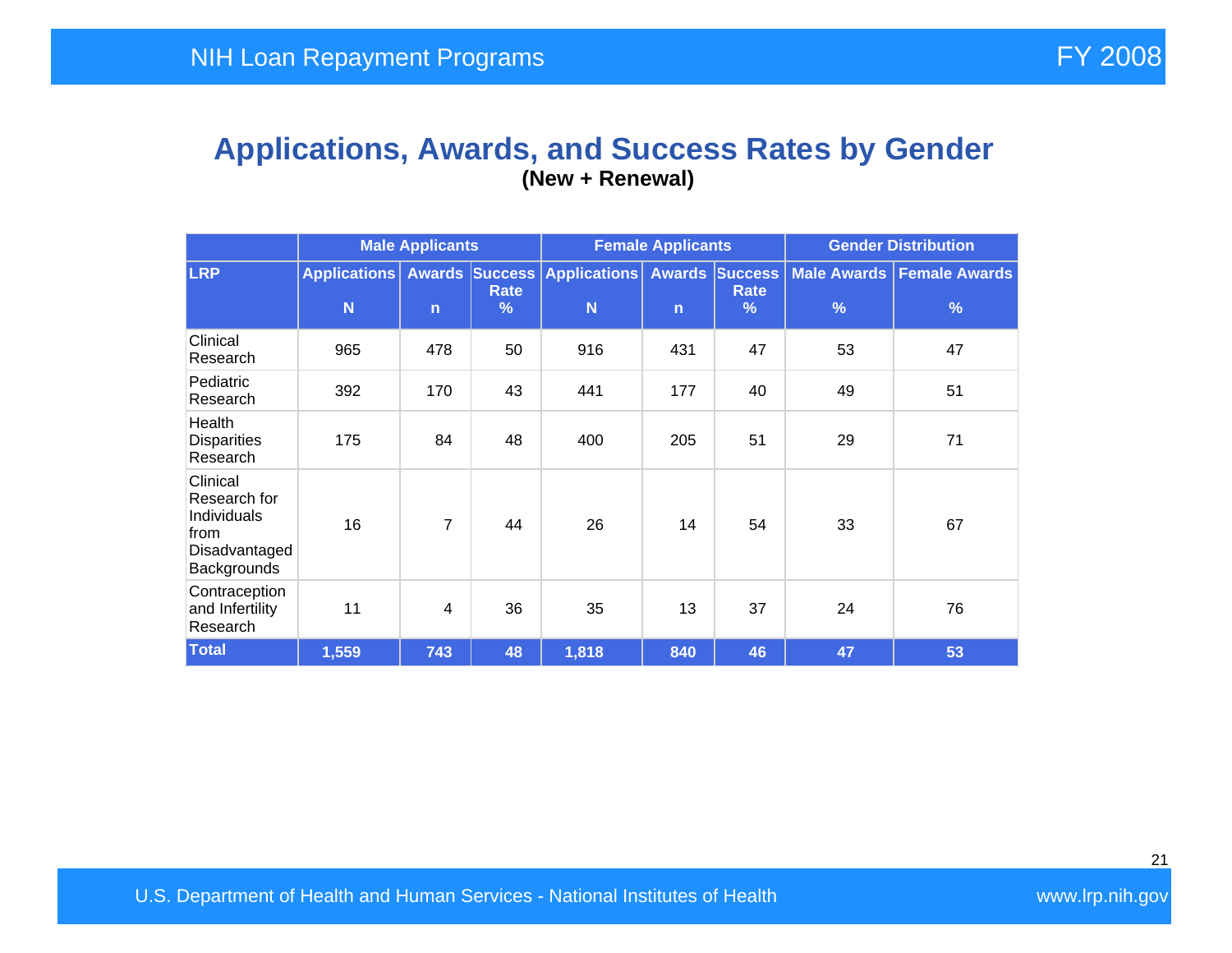## **Awardee Demographics by Ethnicity (New + Renewal)**

|                                                                     | <b>Hispanic or Latino</b><br><b>Not Hispanic or Latino</b><br><b>Awards</b> |             |         |       |    |
|---------------------------------------------------------------------|-----------------------------------------------------------------------------|-------------|---------|-------|----|
| <b>LRP</b>                                                          | N                                                                           | $\mathbf n$ | %       | n     | %  |
| <b>Clinical Research</b>                                            | 909                                                                         | 29          | 3       | 880   | 97 |
| Pediatric Research                                                  | 347                                                                         | 14          | 4       | 333   | 96 |
| <b>Health Disparities Research</b>                                  | 289                                                                         | 35          | 12      | 254   | 88 |
| Clinical Research for Individuals from<br>Disadvantaged Backgrounds | 21                                                                          | $\star$     | $\star$ | 18    | 86 |
| Contraception and Infertility<br>Research                           | 17                                                                          | $\star$     | $\star$ | 14    | 82 |
| <b>Total</b>                                                        | 1,583                                                                       | 84          | 5       | 1,499 | 95 |

\*Restricted Data – small-sized groups cannot be reported due to participant confidentiality considerations.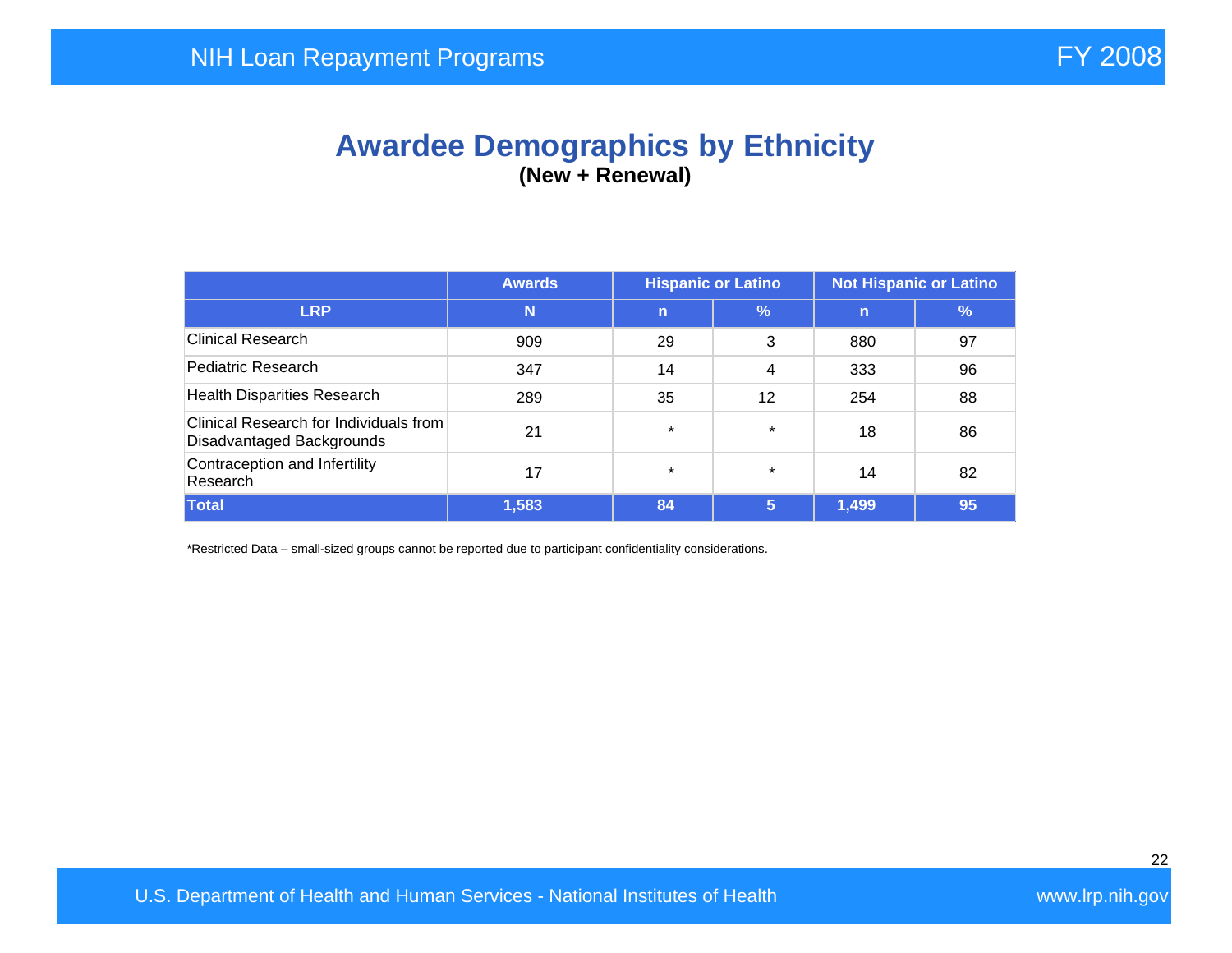## **Awardee Demographics by Race (New + Renewal)**

| <b>LRP</b>                                                                       | <b>Awards</b> | <b>American</b><br><b>Indian or</b><br><b>Alaska</b><br><b>Native</b> |               | <b>Black or</b><br><b>African</b><br><b>American</b> |               | <b>Asian</b> |               | <b>Native</b><br><b>Hawaiian or</b><br><b>Other Pacific</b><br><b>Islander</b> |               | <b>White</b>   |    | <b>More Than</b><br><b>One Race</b> |                | <b>Other No</b><br><b>Response</b> |               |
|----------------------------------------------------------------------------------|---------------|-----------------------------------------------------------------------|---------------|------------------------------------------------------|---------------|--------------|---------------|--------------------------------------------------------------------------------|---------------|----------------|----|-------------------------------------|----------------|------------------------------------|---------------|
|                                                                                  | N             | $\overline{n}$                                                        | $\frac{9}{6}$ | 'n                                                   | $\frac{1}{2}$ | 'n           | $\frac{9}{6}$ | n                                                                              | $\frac{9}{6}$ | $\overline{n}$ | %  | n                                   | $\sqrt{2}$     | $\mathbf n$                        | $\frac{9}{6}$ |
| <b>Clinical Research</b>                                                         | 909           | $\star$                                                               | $\star$       | 23                                                   | 3             | 97           | 11            | $\star$                                                                        | $\star$       | 681            | 75 | 11                                  | 1              | 95                                 | 10            |
| Pediatric Research                                                               | 347           | $\star$                                                               | $\star$       | 9                                                    | 3             | 35           | 10            | $\star$                                                                        | $\star$       | 262            | 76 | $\star$                             | $\star$        | 38                                 | 11            |
| <b>Health Disparities</b><br>Research                                            | 289           | $\star$                                                               | $\star$       | 96                                                   | 33            | 28           | 10            | $\star$                                                                        | $\star$       | 102            | 35 | 10                                  | 3              | 49                                 | 17            |
| <b>Clinical Research for</b><br>Individuals from<br>Disadvantaged<br>Backgrounds | 21            | $\star$                                                               | $\star$       | $\star$                                              | $\star$       | $\star$      | $\star$       | $\star$                                                                        | $\star$       | 6              | 29 | $\star$                             | $\star$        | 6                                  | 29            |
| Contraception and<br>Infertility Research                                        | 17            | $\star$                                                               | $\star$       | $\star$                                              | $\star$       | $\star$      | $\star$       | $\star$                                                                        | $\star$       | 11             | 65 | $\star$                             | $\star$        | $\star$                            |               |
| <b>Total</b>                                                                     | 1,583         | $\overline{7}$                                                        | $\bf{0}$      | 134                                                  | 8             | 164          | 10            | $\star$                                                                        |               | 1,062          | 67 | 24                                  | $\overline{2}$ | 192                                | 12            |

\*Restricted Data – small-sized groups cannot be reported due to participant confidentiality considerations.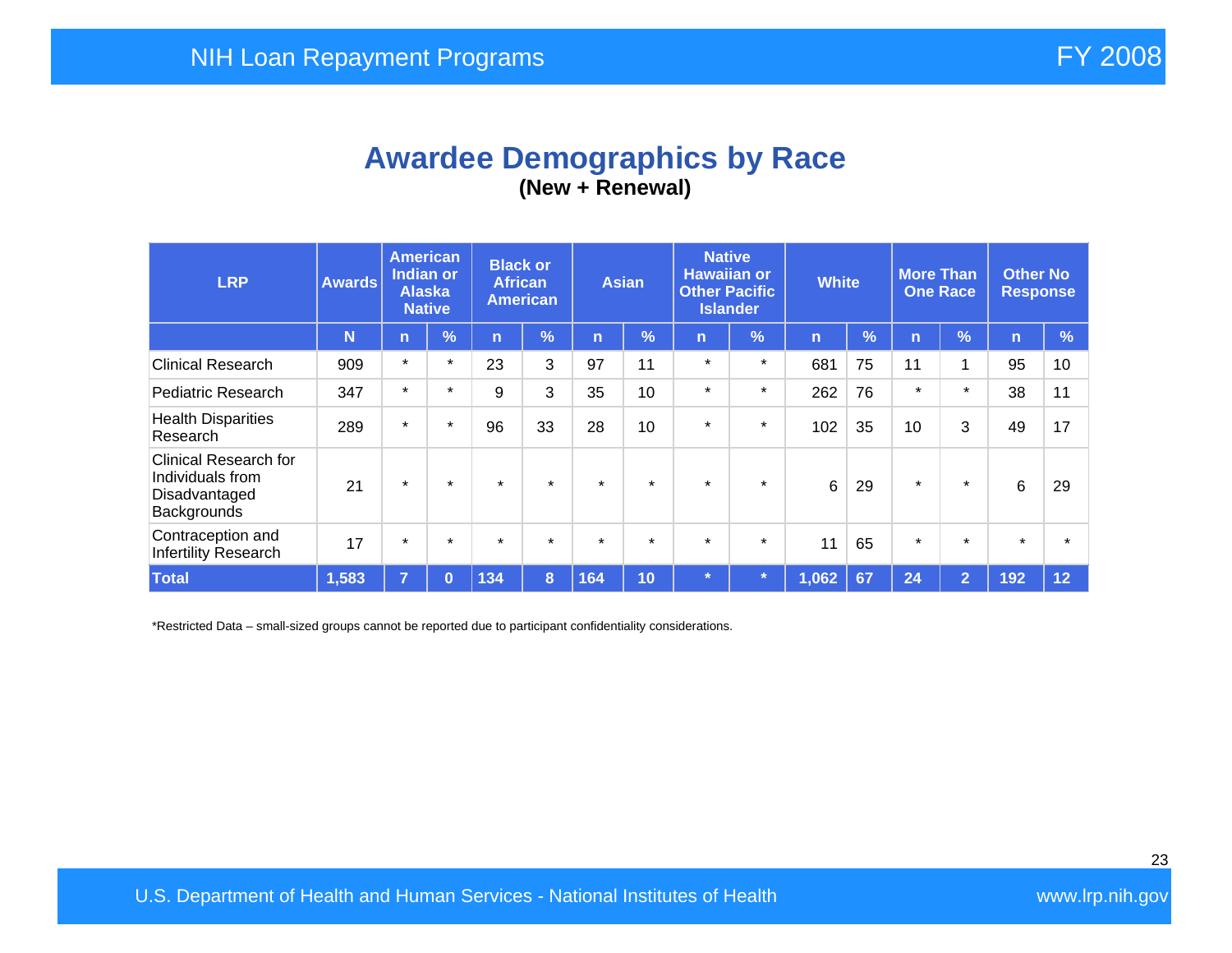#### **Number of Awardees by State (New + Renewal)**